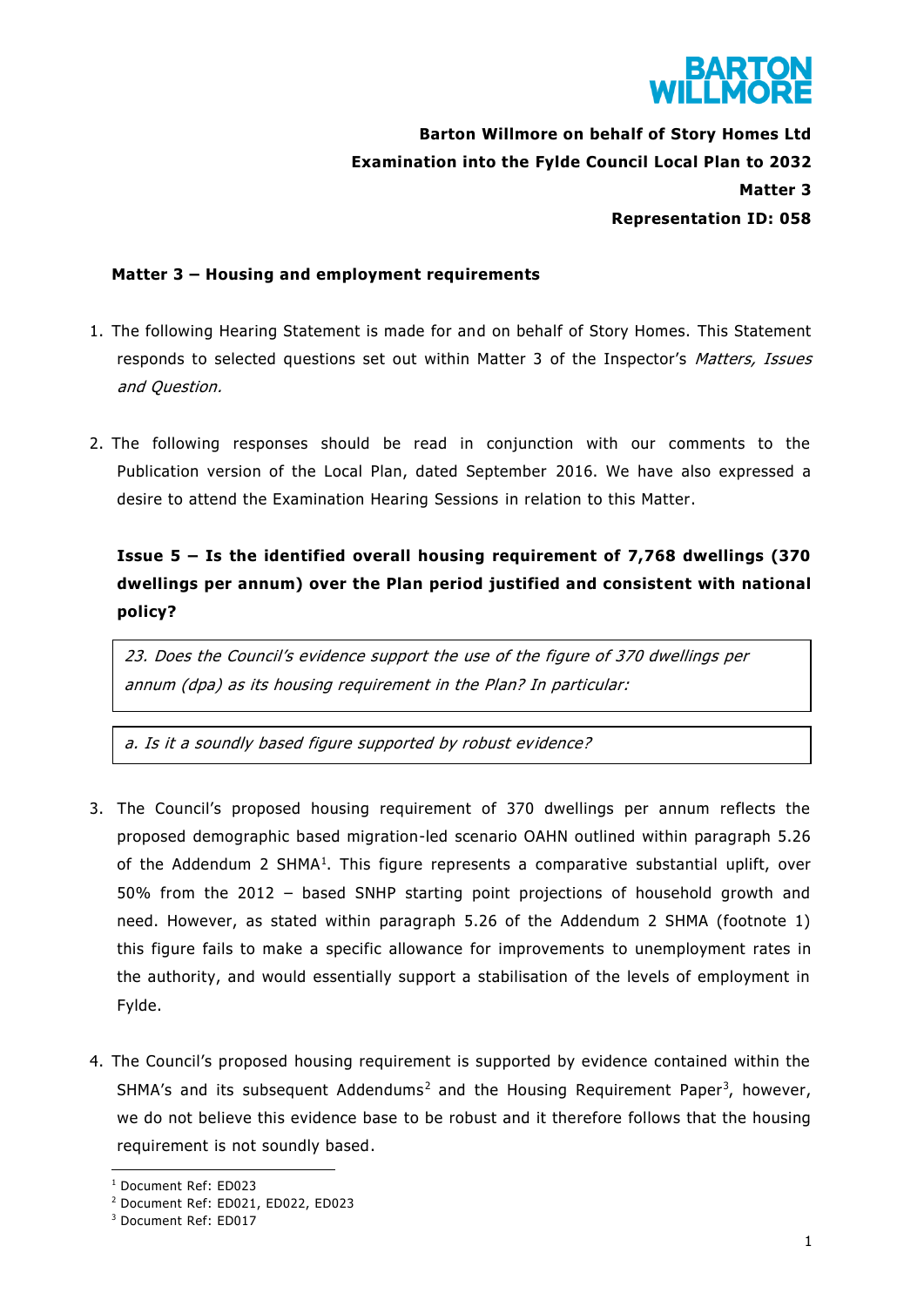

- 5. We refer the Inspector to our comments in relation to Matters 1 and 2. In summary, we do consider the evidence base supporting the proposed housing requirement is robust for the following reasons:
	- The figure is based on an OAHN that utilises 2012-baded SNHP (221 dwellings per annum) rather than the latest available 2014-based SNHP (256 dwellings per annum), a difference of 735 dwelling over the plan period. To ensure the Local Plan is effective and up-to-date, the Council should use 2014-based SNHP in line with guidance contained within the PPG;
	- The figure fails to provide a sufficient uplift to take account of worsening trends in affordability and the housing shortfall of 764 dwellings from 2003 to 2011 against the revoked RSS target;
	- The figure does not provide a sufficient uplift to meet the predicted increase in the needs of the elderly population in Fylde, predicted to increase from 21,460 in 2011 to 30,311 in 2030, an increase on 41.2%;
	- The proposed housing requirement is based on an OAHN that would see the stabilisation of levels of employment and this is at odds with the Council's economic growth strategy set out within Publication Draft Local Plan. The Council is reliant on workers commuting into Fylde from neighbouring authorities, however, this approach is unsustainable and the Council should be planning for sustainable growth within their own boundaries rather than increasing commuter patterns; and
	- The proposed housing requirement fails to take into account the quantum of housing it is willing to provide to help Wyre meet its unmet housing needs. This is an issues needs to be considered now given it is unlikely other authorities within the HMA will be able to meet this need.
- 6. In conclusion we do not consider the proposed housing requirement to be justified in accordance with paragraph 182 of the NPPF. We reserve the right to provide further comments should the Council produce additional evidence to address these concerns.

b. Will it ensure that the Plan meets the full objectively assessed housing needs identified in the SHMA?

- 7. For the reasons set out above, we consider the proposed housing requirement of 370 dwellings per annum would fail to meet the OAHN for market and affordable housing in the HMA in accordance with policy 47 of the NPPF and paragraph 182 of the NPPF.
- 8. We suggest that an economic led growth requirement of **440 to 450 dwellings per annum** represents the correct OAHN for Fylde based upon the need to deliver sustainable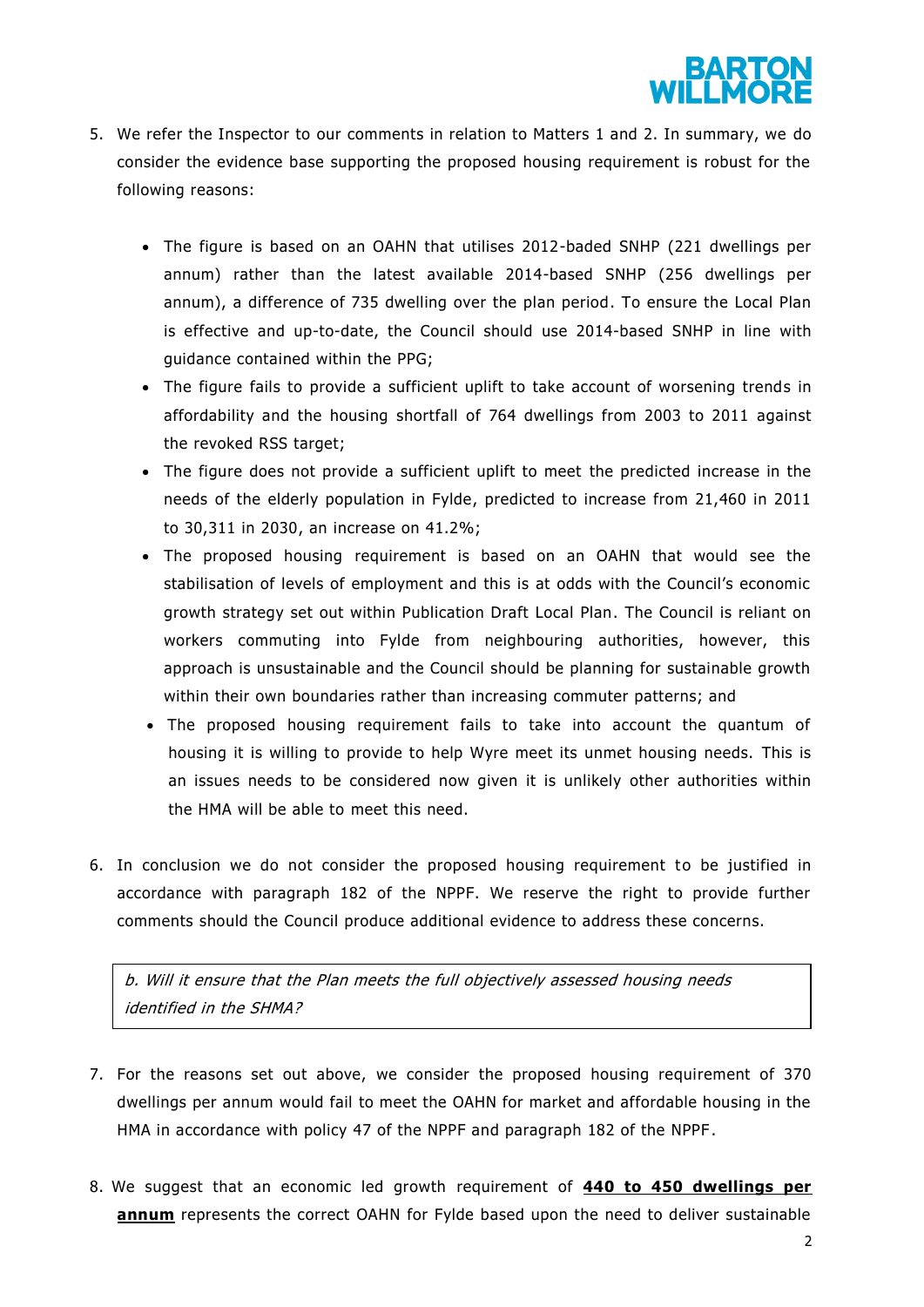

economic and housing development growth. An uplift will also help improve the trend in worsening market signals including affordability and lack of supply and provide further assistance in delivering much needed homes for the increasing older population.

### c. Will it significantly boost housing supply?

- 9. Paragraph 47 of the NPPF requires local planning authorities to boost significantly the supply of housing. Paragraph 121 of the Housing Requirement Paper<sup>4</sup> states that Fylde has, on average, delivered approximately 210 net dwellings per annum from 2003 – 2016. It would therefore appear the proposed housing requirement of 370 dwellings per annum would significantly boost the housing supply compared to past average delivery trends. Notwithstanding this, there has been considerable variation in these figures which can be related to the housing "moratorium" and the impacts of the recession. This average level of delivery was also significantly below the housing requirement for Fylde set out within the now revoked Regional Spatial Strategy (RSS) (306 dwellings per annum).
- 10. Furthermore, to boost significantly the supply of housing, paragraph 47 requires local planning authorities to:

"use their evidence base to ensure that their Local Plan the full, objectively assessed needs for market and affordable housing in the housing market area…"

- 11. For the reasons set out above we do not consider the Council's evidence base to be robust and therefore the proposed housing requirement of 370 dwellings per annum would fail to meet the OAHN for market and affordable housing in the HMA. Subsequently we do not consider the proposed housing requirement will provide a significant boost the housing supply within the Borough in accordance with the NPPF.
- 12. Our Client remains of the view to 'boost significantly' the supply of housing, housing growth should be based on achieving economic growth in Fylde. This would require a housing requirement of **440 to 450 dwellings per annum.**

24. The soundness of specific land allocations and deliverability of sites to meet the housing requirement will be considered at Stage 2 of the Examination. However, on the basis of the Plan as submitted does it confirm that there is:

<sup>4</sup> Document Ref: ED017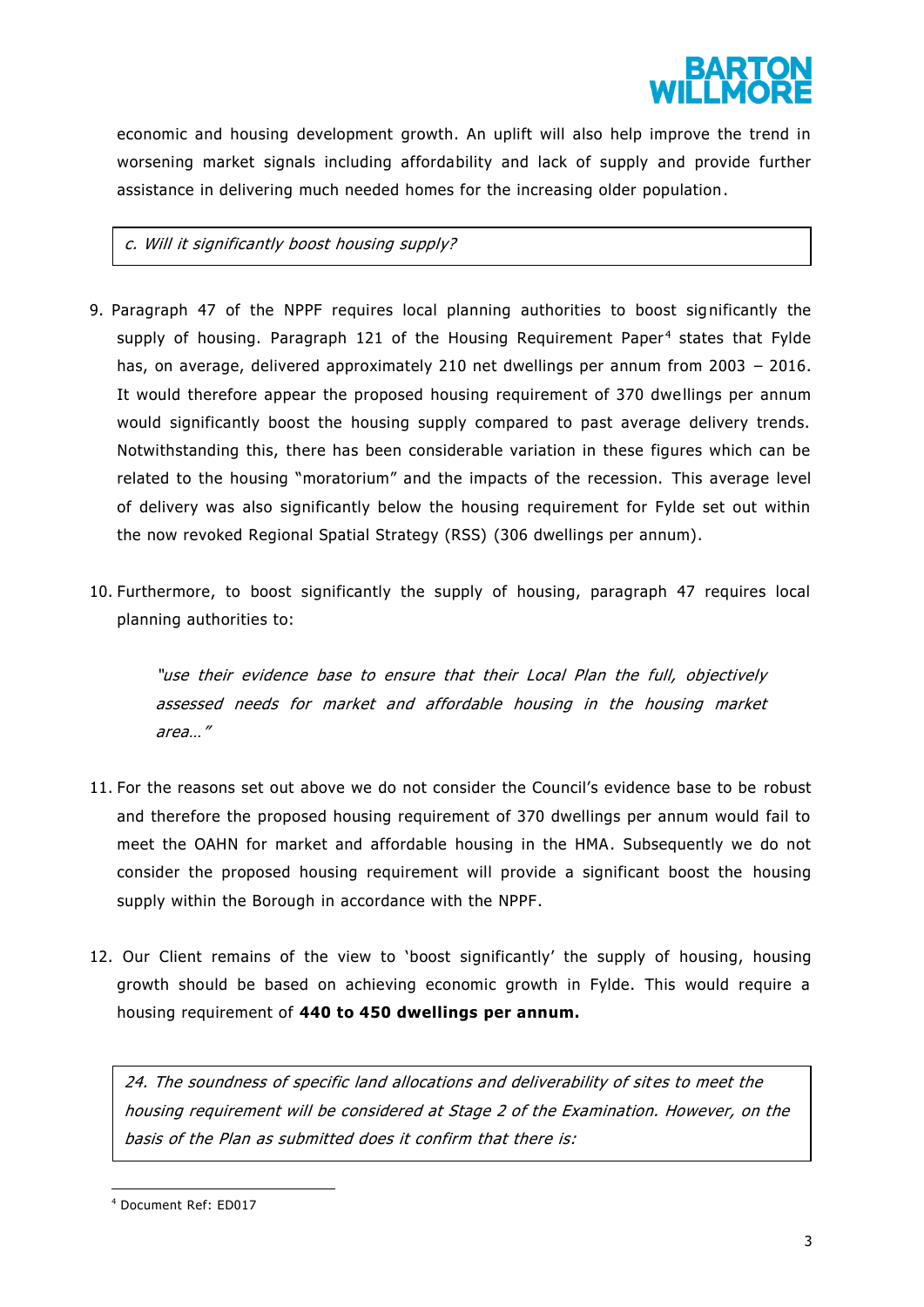

a. a supply of specific deliverable sites to meet the housing requirement for five years from the point of adoption;

13. Paragraph 47 of the NPPF states to boost significant the supply of housing, local planning authorities should:

"Identify and update annually a supply of specific deliverable sites sufficient to provide five years worth of housing against their housing requirements with an additional buffer of 5% (moved forward from later in the plan period) to ensure choice and competition in the market for land. Where there has been a record of persistent under delivery of housing, local planning authorities should increase the buffer to 20% (moved forward from later in the plan period) to provide a realistic prospect of achieving the planned supply and to ensure choice and competition in the market for land;"

### **Five Year Housing Requirement**

- 14. The basis for the Council's housing land supply is contained within Appendix 2 of the Publication Local Plan<sup>5</sup>, however, it is unclear from this evidence whether the proposed supply is sufficient to meet the Council's five year requirement including the appropriate buffer.
- 15. The Inspectors Initial Questions<sup>6</sup> asked the Council to provide a summary table bringing together the evidence to show the five year housing land supply (including the buffer) at the point of adoption. The Council's response<sup>7</sup> includes a table that sets out the delivery of sites over the first five years of the Local Plan following adoption (assuming the Local Plan will be adopted in 2017), however, it does not include a table detailing their calculation for their five year housing land supply requirement. It is therefore, difficult to understand the approach taken by the Council in calculating their five year housing land supply.
- 16. Notwithstanding this, the Council's response to Question 6 of the Inspectors Initial Questions (see footnote 4) refers to the annualised five year requirement being 420 over the remainder of the plan period, assuming the Local Plan is adopted in 2017. This figure includes the shortfall from the beginning of the plan period  $(802 \text{ dwellings}^8)$  being

<sup>5</sup> Document Ref: SD001

<sup>6</sup> Document Ref: EL1.001a

<sup>7</sup> Document Ref: EL1.001b

<sup>8</sup> Document Ref: SD001, Appendix 2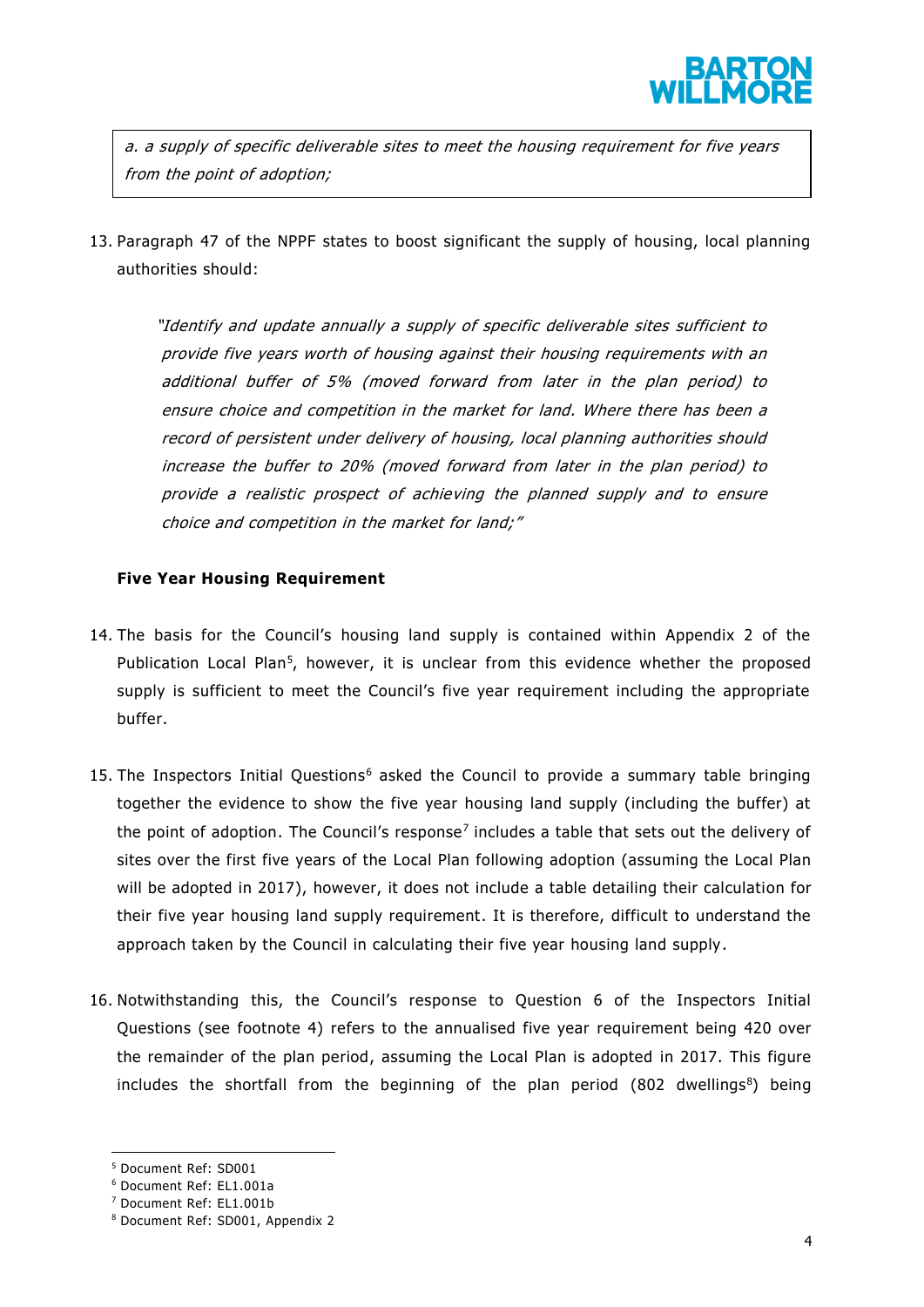

addressed over the remaining 15 years of the plan period. This approach is otherwise known as the 'Liverpool' method. We do not agree with this approach.

- 17. A shortfall of housing means that demand is unmet. Therefore the shortfall needs to be addressed as quickly as possible within the pool of land supply for development in order to meet the NPPF requirement to boost significantly the supply of housing.
- 18. PPG<sup>9</sup> also states:

"Local planning authorities should aim to deal with any undersupply within the first 5 years of the plan period where possible. Where this cannot be met in the first 5 years, local planning authorities will need to work with neighbouring authorities under the 'Duty to Cooperate'."

- 19. This approach clearly favours the shortfall being made up within the next 5 years, known as the 'Sedgefield' approach. This must be considered to be a preferable approach whereby the unmet demand arising from a shortfall is not left to be dealt with until the end of the plan period.
- 20. The approach taken by the Council in their response to the Inspectors Initial Questions<sup>10</sup> also contradicts the approach taken by the Council within their Five Year Housing Land Supply Statement (March, 2016) (5YHLSS) which endorses the 'Sedgefield' approach. Table 1 is an extract from that Statement that compares the five year housing requirement for the proposed housing requirement of 370 dwellings per annum against our proposed housing requirement of 440 dwellings
- 21. Table 1 below sets out the Council's five year housing requirement, utilising the 'Sedgefield' method, as endorsed within the Council's latest Five Year Housing Land Supply Statement (March, 2016).

|                                                   | <b>The Council's</b><br>proposed Housing<br>Requirement | <b>Story Homes</b><br>proposed housing<br>requirement |
|---------------------------------------------------|---------------------------------------------------------|-------------------------------------------------------|
| Five Year Housing Requirement at 31 <sup>st</sup> | <b>No. of Homes</b>                                     | <b>No. of Homes</b>                                   |
| <b>March 2016</b>                                 |                                                         |                                                       |
| a. Annual Housing Requirement                     | 370                                                     | 440                                                   |

Table 1: Calculation of the Councils Housing Requirement 2016 – 2021

<sup>9</sup> Paragraph 035 Reference ID: 3-035-20140306, PPG

<sup>10</sup> Document Ref: EL1.001b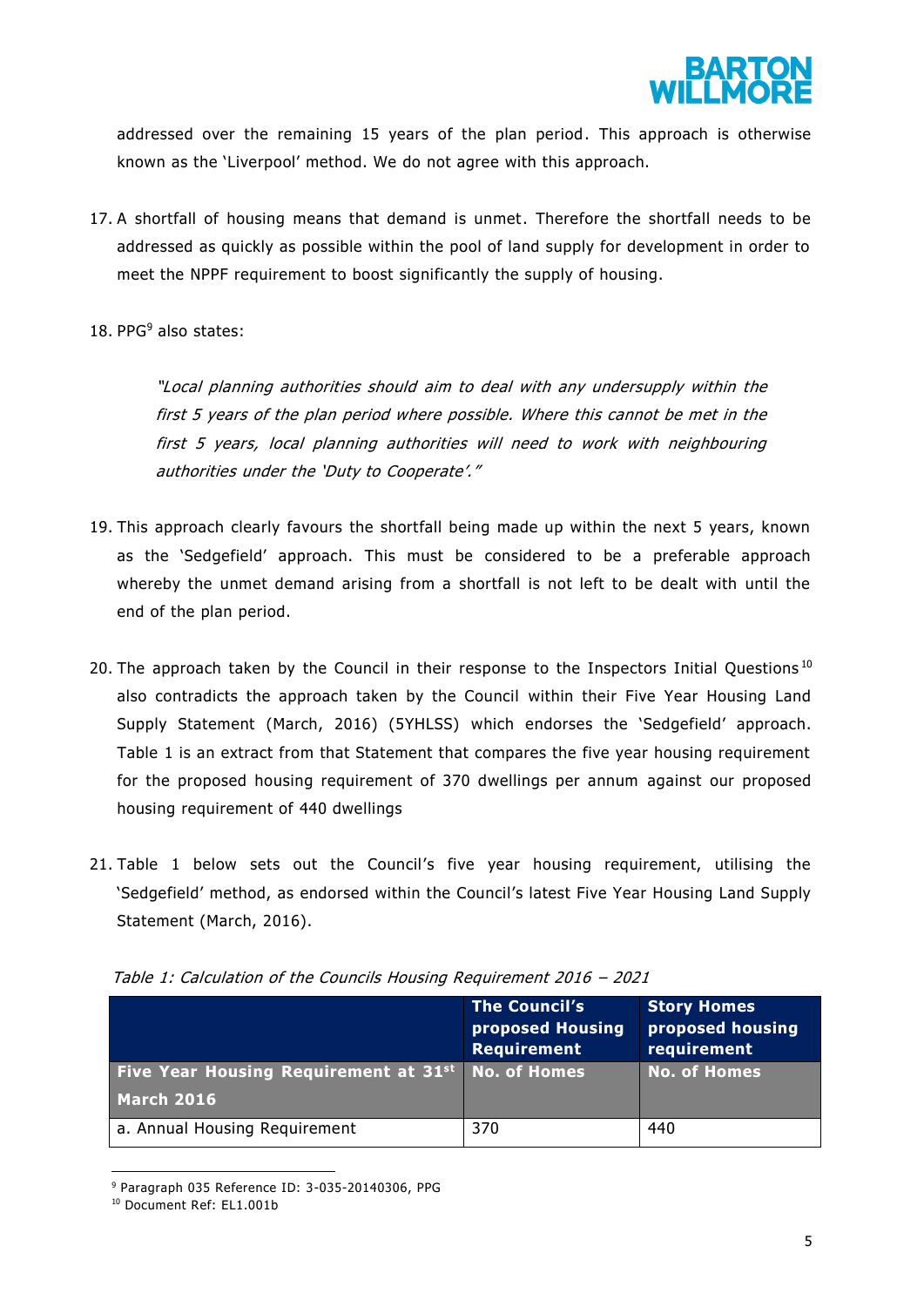

| b. 5 year housing requirement and shortfall $\vert$ 2,651 |       | 3,001 |
|-----------------------------------------------------------|-------|-------|
| $(a. x 5 + 801)$                                          |       |       |
| c. Adjusted 5 year housing requirement,                   | 3,181 | 3,601 |
| including shortfall and 20% buffer (b. $+$                |       |       |
| 20% buffer)                                               |       |       |
| d. Adjusted annual housing requirement for $\vert$        | 636   | 720   |
| 0-5 year period $(c. / 5)$                                |       |       |

- 22. As shown in Table 1 above the Council's adjusted five year housing requirement is 3,181 dwellings (636 dpa) utilising the Council's proposed housing requirement of 370 dwellings per annum and 3,601 dwellings (720 dpa) utilising the revised housing requirement of 440 dwellings per annum.
- 23. This is significantly higher than the proposed five year housing requirement of 2,520 dwelling (504 dpa) stated within Council's responses to the Inspector's Initial Questions (see footnote 11). The Council should be consistent in their approach to five year housing supply and should instead adopted the 'Sedgefield' approach and utilise 3,181 dwellings as their five year requirement unless there is robust evidence to suggest otherwise e.g. environmental constraints affecting the supply of land.

# **Housing Land Supply**

- 24. The Appendix to the Council's response to the Inspectors Initial Questions (see footnote 10) is an extract from the Council's Housing Trajectory set out within Appendix 2 of the Publication Local Plan.<sup>11</sup> The Trajectory identifies a five year supply of deliverable housing sites from 2017-2022 as being equivalent to 3,471 dwellings. Utilising the 'Sedgefield' approach (3,181 dwellings outlined in the 5YHLSS), the supply will, therefore, be in surplus by 290 dwelling, however, utilising the revised housing requirement of 440 dwellings per annum the five year supply will see a shortfall of 130 dwellings and the Council would be unable to demonstrate a five year supply.
- 25. Notwithstanding this, we do not consider the supply figure set out within the Council's response to the Inspectors Initial Questions to be robust and based upon realistic assumptions regarding deliverability, lead in times and rates of development in accordance with footnote 11 of the NPPF, and therefore, we question the Council's ability to be able to demonstrate a five year supply of housing land. We set out our concerns below.

<sup>11</sup> Document Ref: SD01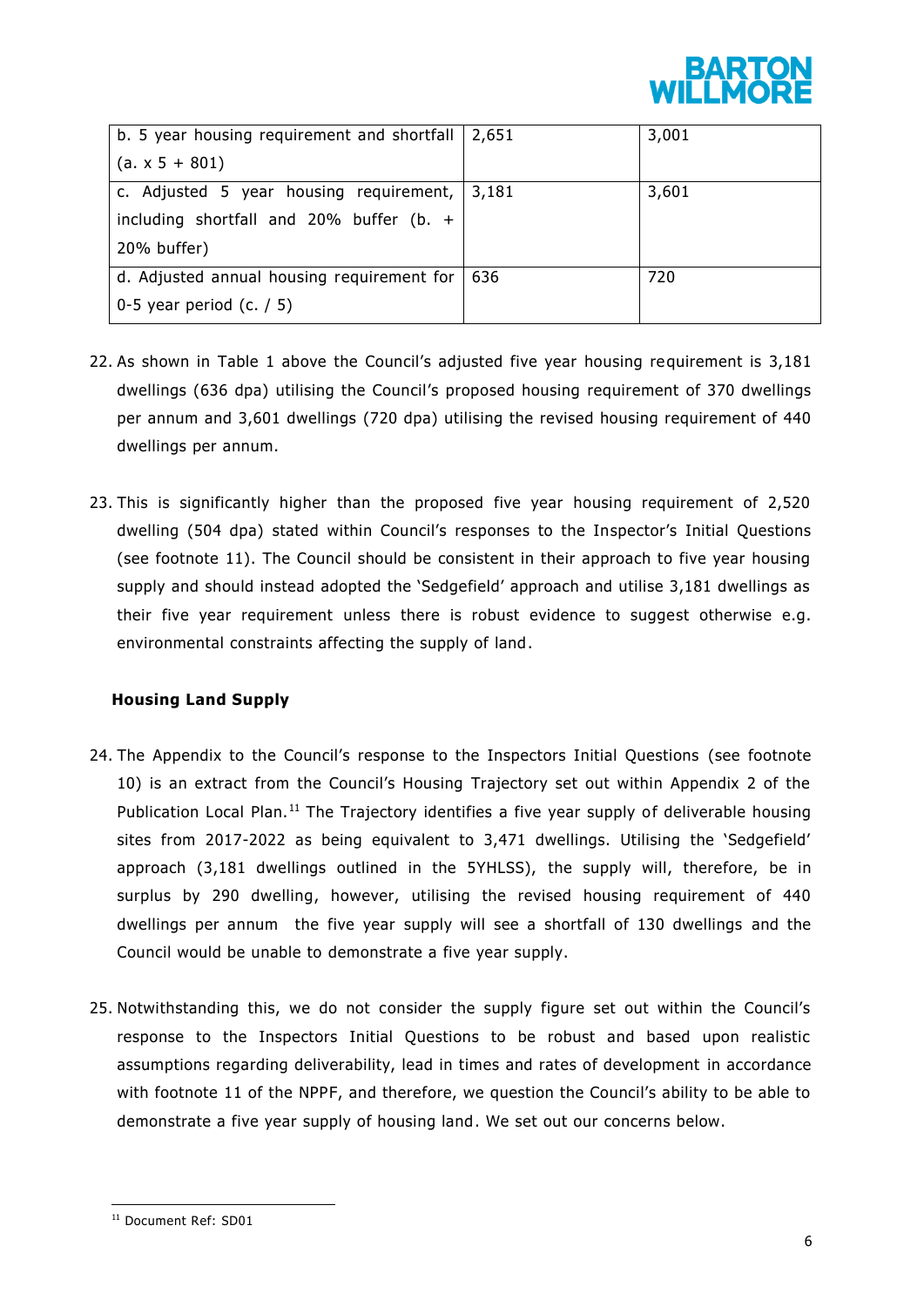

# Standardised Build out Rates

- 26. The Housing Trajectory breaks down the housing supply across the 4 Strategic Locations, followed by the Non-Strategic Locations for development and Allowances and Unallocated sites, with a standard methodology for build our rates and phasing.
- 27. In terms of phasing, the Council's lead in times for sites with planning permission are set out within the Council's Five Year Housing Land Supply Statement. As this is not submitted as evidence to the Local Plan Examination, this is repeated in the Table below.

| Full planning permission, with signed Section 106                                    | 1-5 years |
|--------------------------------------------------------------------------------------|-----------|
| Full planning permission, awaiting signing of Section 106                            | 2-5 years |
| Change of use, awaiting signing of Section 106                                       | 2-5 years |
| Outline planning permission, with signed Section 106                                 | 2-5 years |
| Outline planning permission, awaiting signing of Section 106                         | 3-5 years |
| Full planning application received and proposed allocation in emerging Local Plan    |           |
| Outline planning application received and proposed allocation in emerging Local Plan |           |
|                                                                                      |           |

- 28. We would broadly agree with the Councils general approach to lead in times for sites with planning permission, however, where more refined information is available this should be considered more favourable.
- 29. In response to Question 6 of the Inspector's Initial Questions<sup>12</sup> the Council confirm that they have adopted a standardised build-out rate across all sites, which informs the projected delivery at each site should in the plan trajectory. The standardised rate assumes that 15 homes will be built in the first year and 30 homes in subsequent years. If the site has a capacity of more than 300 homes then is assumes that there will be two developers and the output will be doubled.
- 30. We recognises the logic in the approach to applying standardised build out rates, however, given the Council is reliant on Strategic Locations delivering over 80% of its housing growth, where an application has been approved and more refined information can be obtained in relation to each site from the owners or developers, actual feedback should be considered to be more favourable. We set out our concerns regarding the deliverability of sites below.
- 31. We also disagree with the standard delivery rates applied to sites over 300 dwellings. We draw the Inspector's attention to the proposed delivery rates for the Queensway (Site Ref: HSS1) and Coastal Dunes (Site Ref: HSS4) sites where the Council has applied this

<sup>12</sup> Document Ref: EL1.001b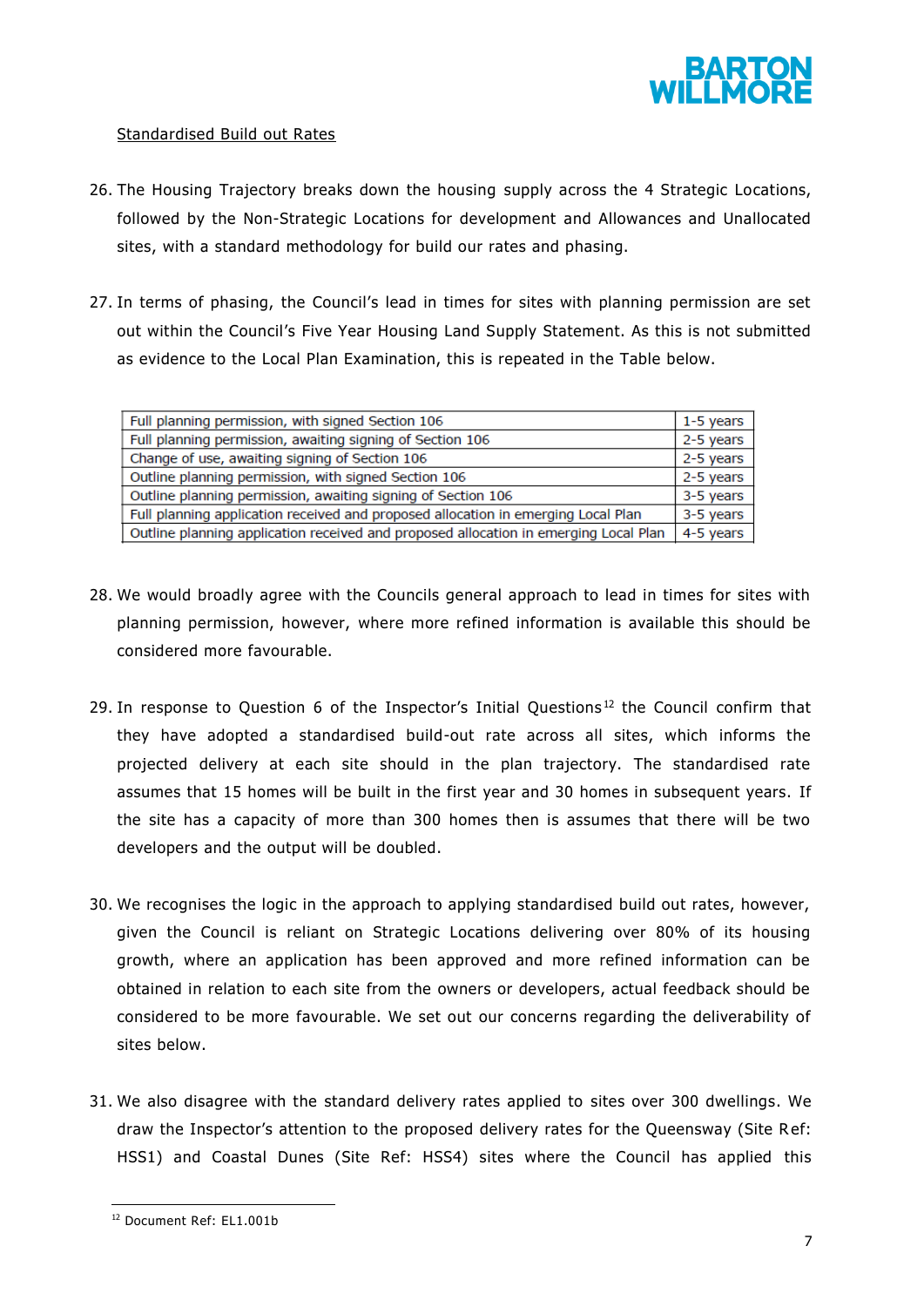

assumption. Each of these sites is being developed by a single developer and the Council has provided no evidence to the contrary, therefore, we consider the proposed delivery of 60 dwellings on each of these sites by one developer to be wholly unrealistic and the supply assessment should be adjusted accordingly.

### **Deliverability**

- 32. We have previously raised our concerns regarding the deliverability of a number of allocations within Publication Draft Local Plan. Sites have been included in the five year supply of housing which upon closer examination are not considered to be deliverable in the anticipated timeframe, thus casting further doubt over the reliability of the housing trajectory and Strategic Site Assessments<sup>13</sup>. We have undertaken a review of these sites as part of our Regulation 20 Representations (extract included at Appendix 1 of this Statement) and I would particularly draw your attention to our comments in relation to the following sites:
	- $\bullet$  HSS1 Queensway;
	- HSS4 Coastal Dunes;
	- MUS1 Cropper Road East;
	- HSS5 Cropper Road West;
	- HS21 Land to the rear of 11-63 Westgate Road;
	- HSS2 Blackfield End Farm;
	- HS27 Oaklands Caravan Park; and
	- HS28 Sunnybank Mill.
- 33. The variety of concerns identified regarding the above sites cast significant doubt over the five year housing supply and the assumptions made. We are unaware of any available to robustly demonstrate the proposed delivery rates of each site, therefore, we consider the delivery of 3,471 dwellings within five year supply to be wholly unrealistic and it is therefore imperative that the Council re-examines its five year housing land supply to ensure the anticipated delivery of dwellings is reliable.

#### Windfalls

 $\overline{a}$ 

34. The Five Year Trajectory appended to the Council's response to the Inspectors Initial Questions<sup>14</sup> states that 386 dwellings will be delivered from allowances and unallocated sites, including windfall. We recognise the potential of this supply, however, we are

<sup>13</sup> Document Ref: ED028a – ED028g

<sup>14</sup> Document Ref: EL1.001b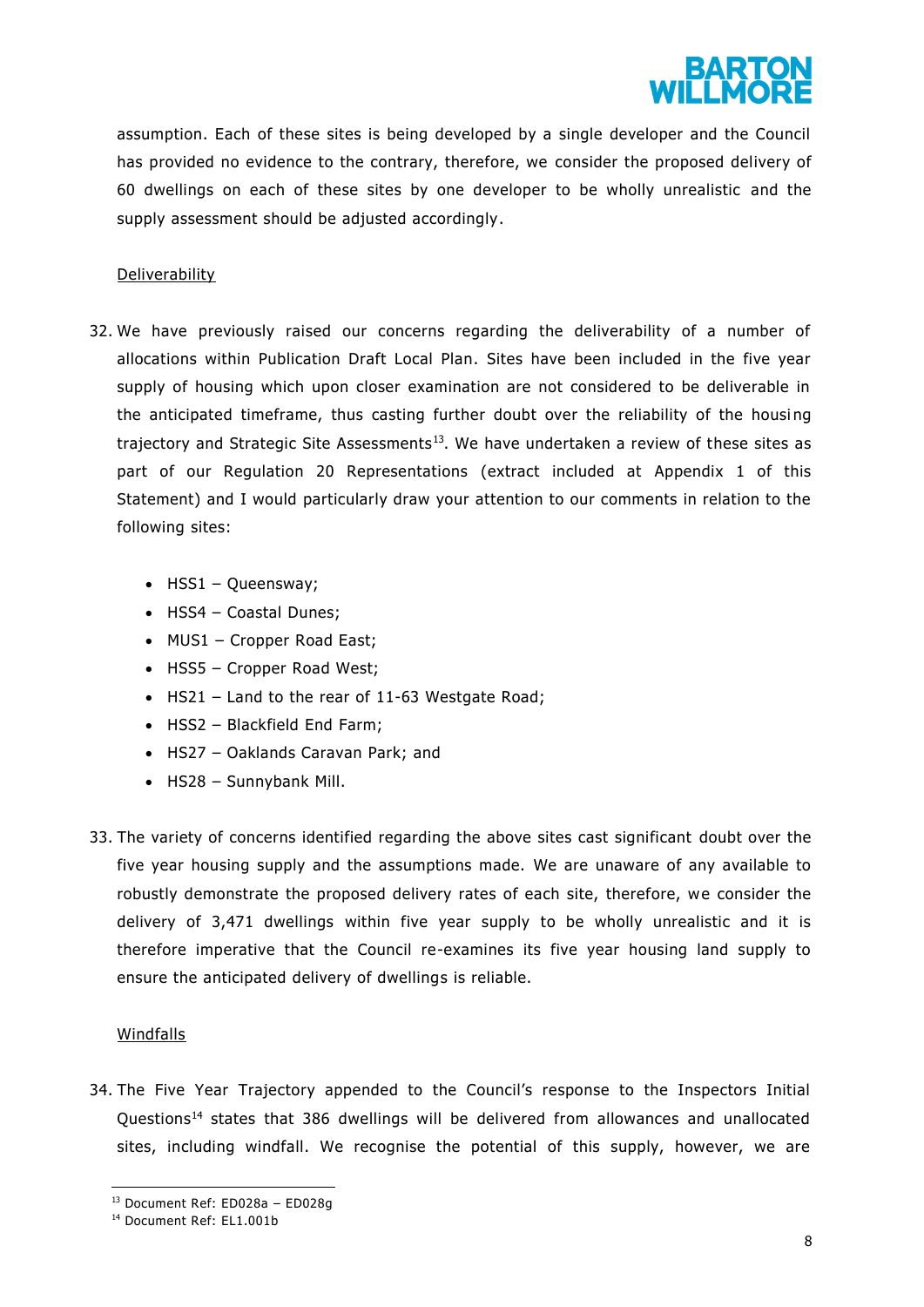

concerned that the Council has provided insufficient evidence to justify this allowance as a source of supply.

- 35. The NPPF indicates that an allowance may be made for windfall sites where there is compelling evidence that they will continue to provide a reliable source of supply. The Council has included 40 dwellings within their five year supply to be delivered in the final year 2021-2022. The Strategic Housing Land Availability Assessment (SHLAA)<sup>15</sup> identifies a windfall allowance of between 14 dwellings per annum to 35 dwellings per annum if conversion are included. As such, an allowance of 40 dwellings appears unrealistically high.
- 36. The five year supply also makes an allowance for bringing back 40 long-term empty dwellings PPG<sup>16</sup> states:

"Any approach to bringing empty homes back into use and counting these against housing need would have to be robustly evidenced by the local planning authority at the independent examination of the draft Local Plan, for example to test the deliverability of the strategy and to avoid double counting (local planning authorities would need to demonstrate that empty homes had not been counted within their existing stock of dwellings when calculating their overall need for additional dwellings in their local plans)."

- 37. We are unaware of any evidence available to robustly demonstrate that this source of supply would not include any double counting. We therefore recommend that 40 dwellings be removed from the supply of housing.
- 38. It is also unclear whether the dwellings included in the five year housing trajectory as 'small sites commitments and minded to approve' have had a discount applied to them to deal with non-implementation. We request further clarification on this matter and an appropriate discount be applied based upon previous rates of non-implementation.

#### Summary

 $\overline{a}$ 

39. In summary, given our concerns regarding the Council's approa ch to calculating the five year housing requirement, the assumed standardised delivery rates, our concerns regarding the deliverability of a number of allocated sites and the assumed number of

<sup>15</sup> Document Ref: ED025

<sup>16</sup> Paragraph: 039 Reference ID: 3-039-20140306, PPG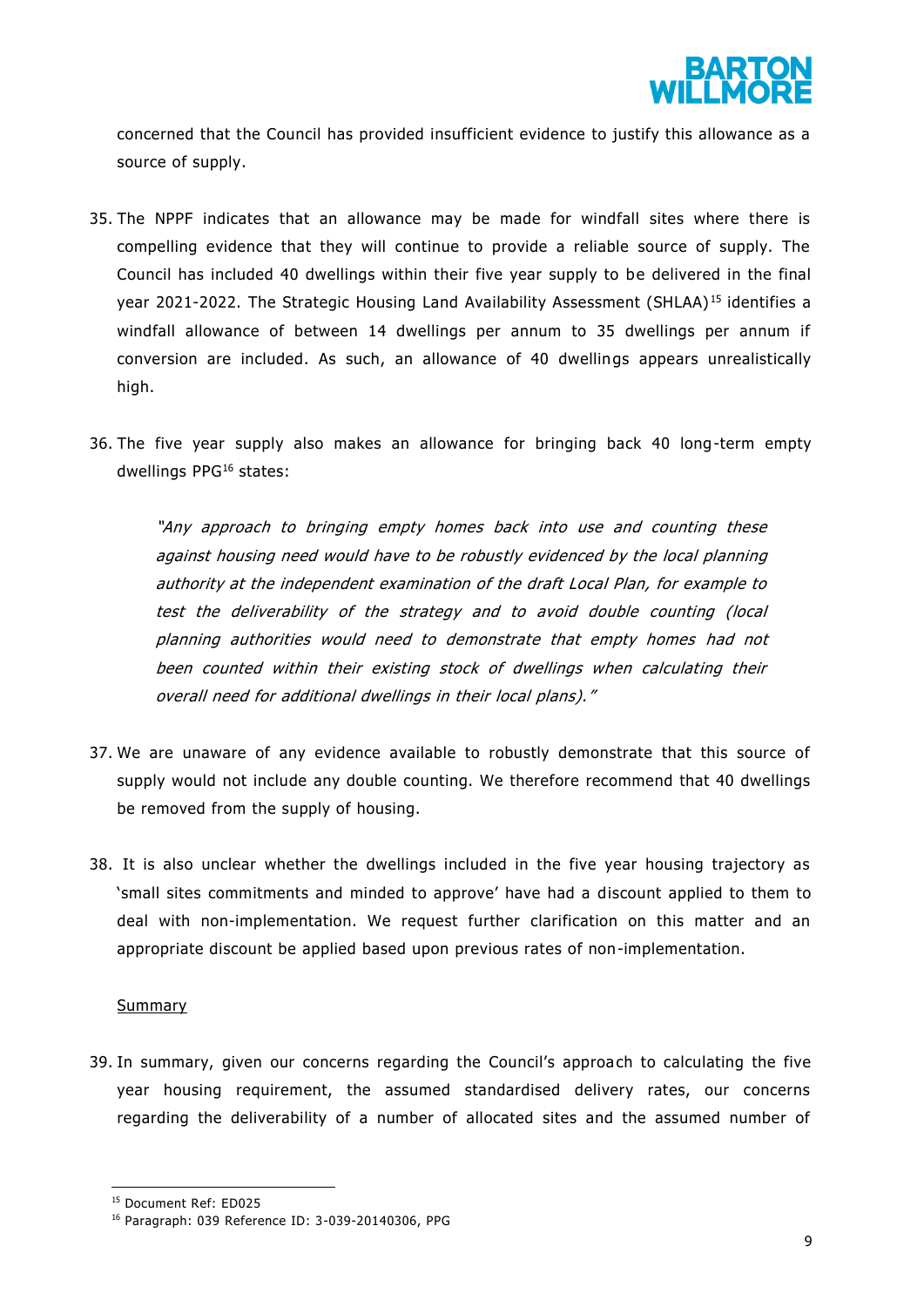

deliverable of windfall sites we do not consider the identified supply of sites will be sufficient to meet the housing requirement for five years from the point of adoption.

- 40. Furthermore, we have also been clear within our response to Question 23 that an uplift is required to the proposed housing requirement to address market signals and to address the Council's economic growth strategy. When applying the revised requirement of 440 dwellings per annum to the five year housing requirement of 3,601 dwellings, the identified supply of 3,471 dwellings will see a shortfall of 130 dwellings and the Council would be unable to demonstrate a five year supply.
- 41. Taking all the above into account, the Council should seek to allocate additional sites within the Local Plan which are suitable, available and deliverable and will help to achieve the borough's objectively assessed housing need. This should include smaller sites within sustainable locations that are deliverable in the short term.

b. a supply of specific, developable sites or broad locations for growth for years 6 -10 from the point of adoption?

42. Paragraph 47 states to boost significantly the supply of housing, local planning authorities should:

"identify a supply of specific, developable sites or broad locations for growth, for years 6-10 and, where possible, for years 11 -15;"

- 43. The Housing Trajectory at Appendix 2 of the Publication Draft Local Plan identifies specific sites within each of the 'Strategic Locations' - Lytham St. Annes, the Fylde Blackpool Periphery, Warton and Kirkham and Wesham, 'Non-Strategic Sites' and Windfall sites that will be delivered over the plan period.
- 44. We have a number of concerns in relation to the overall housing land supply and the assumptions made in relation to windfall sites. We would draw your attention to our comments made in our Regulation 20 Representations, included at Appendix 1 of this Statement.
- 45. We are unaware of any further evidence published by the Council to allay the concerns raised and as such they remain valid. We note the Council did publish a series of Strategic Site Assessment<sup>17</sup> documents that sought to justify the proposed housing allocations in

<sup>17</sup> Document Ref: ED028c - ED028g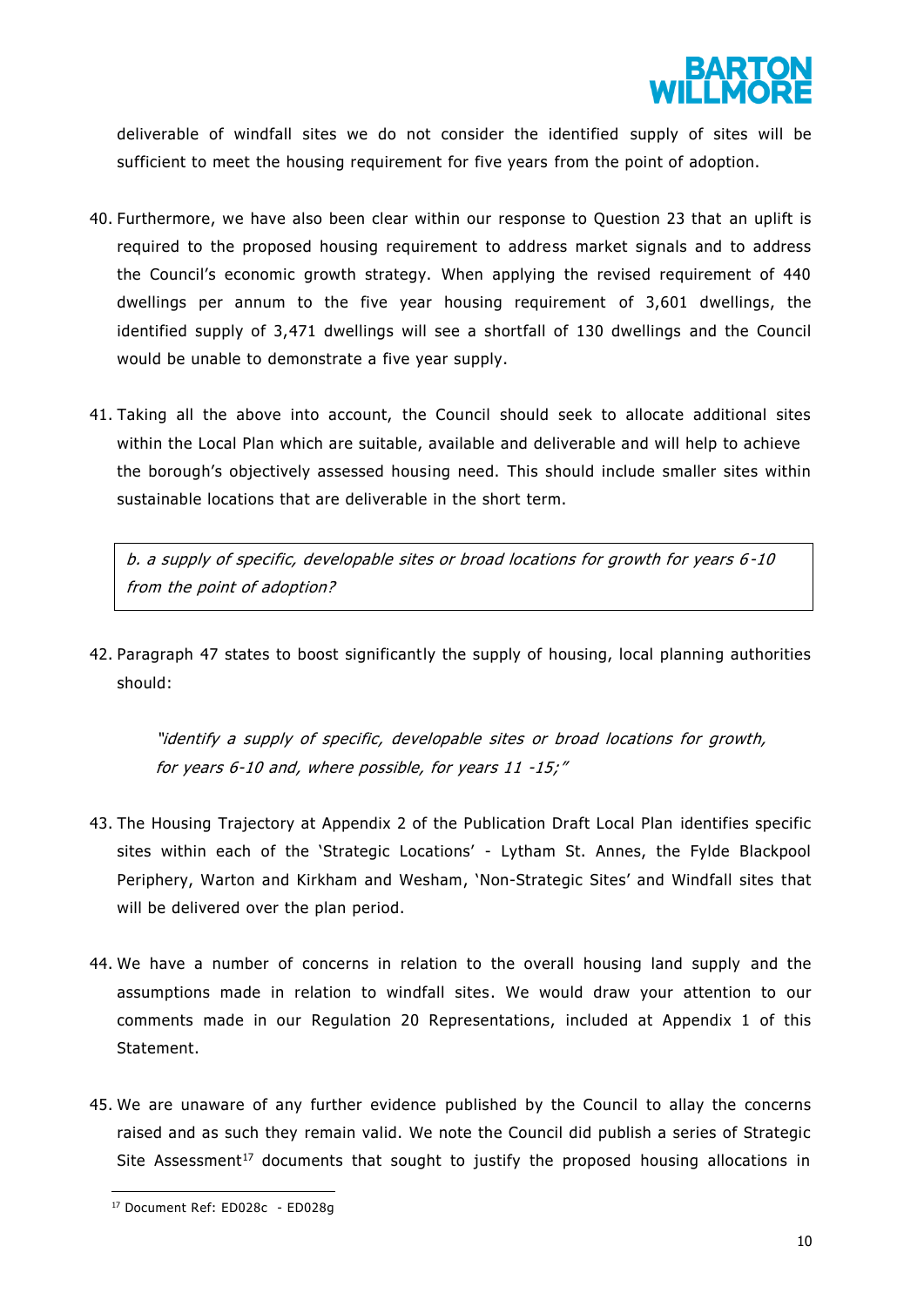

each of the 'Strategic Locations' and rural areas, however, these assessments were published in 2015 prior to the submission of Regulation 20 Representations and therefore out-of-date.

- 46. In summary, whilst the Council has identified specific sites for growth for years 6-10 from the point of adoption we do not believe these are deliverable for the reasons set out within our Regulation 20 Representations (Appendix 1) and for the same reasons set out in our response to part a. of this Question.
- 47. We consider the Council must look to allocation additional sites to ensure if there is failure to deliver, an ongoing shortfall is avoided. This includes the allocation of sites within sustainable rural villages. We reserve the right to provide further comments on specific land allocations during the course of the Examination if further evidence becomes available.

c. If you contend that the plan would not provide for either  $(a)$  or  $(b)$  above (or both) could the Plan be appropriately modified to address this?

- 48. We contend that the supply identified within Appendix 2 of the Publication Draft Local Plan would be insufficient to provide five years' worth of housing against the proposed housing requirement and revised housing requirement of 440 dpa and we also we have concerns regarding the deliverability of sites identified to be deliverable in years  $6 - 10$ .
- 49. As shown within Table 2 of the Publication Draft Local Plan, the Council has identified enough land to accommodate a supply of 7,891 dwellings, 121 dwellings above the proposed housing requirement. Given the uncertain status of many of the sources of supply, we are concerned that this is not an adequate buffer to ensure that the housing requirement is met and to ensure the plans provides for sufficient flexibility to adapt to rapid change as required by paragraph 14 of the NPPF.
- 50. The current lack of flexibility is also concerning given that the Housing Requirement Paper<sup>18</sup> clearly identifies that many commitments within Fylde are not progressing to completion.
- 51. We recommend greater flexibility be introduced into the plan through additional allocations to provide a sufficient buffer (20%) if sites are not delivered and this may also assist in addressing some of the unmet housing needs from Wyre. This includes the allocation of

<sup>18</sup> Document Ref: ED017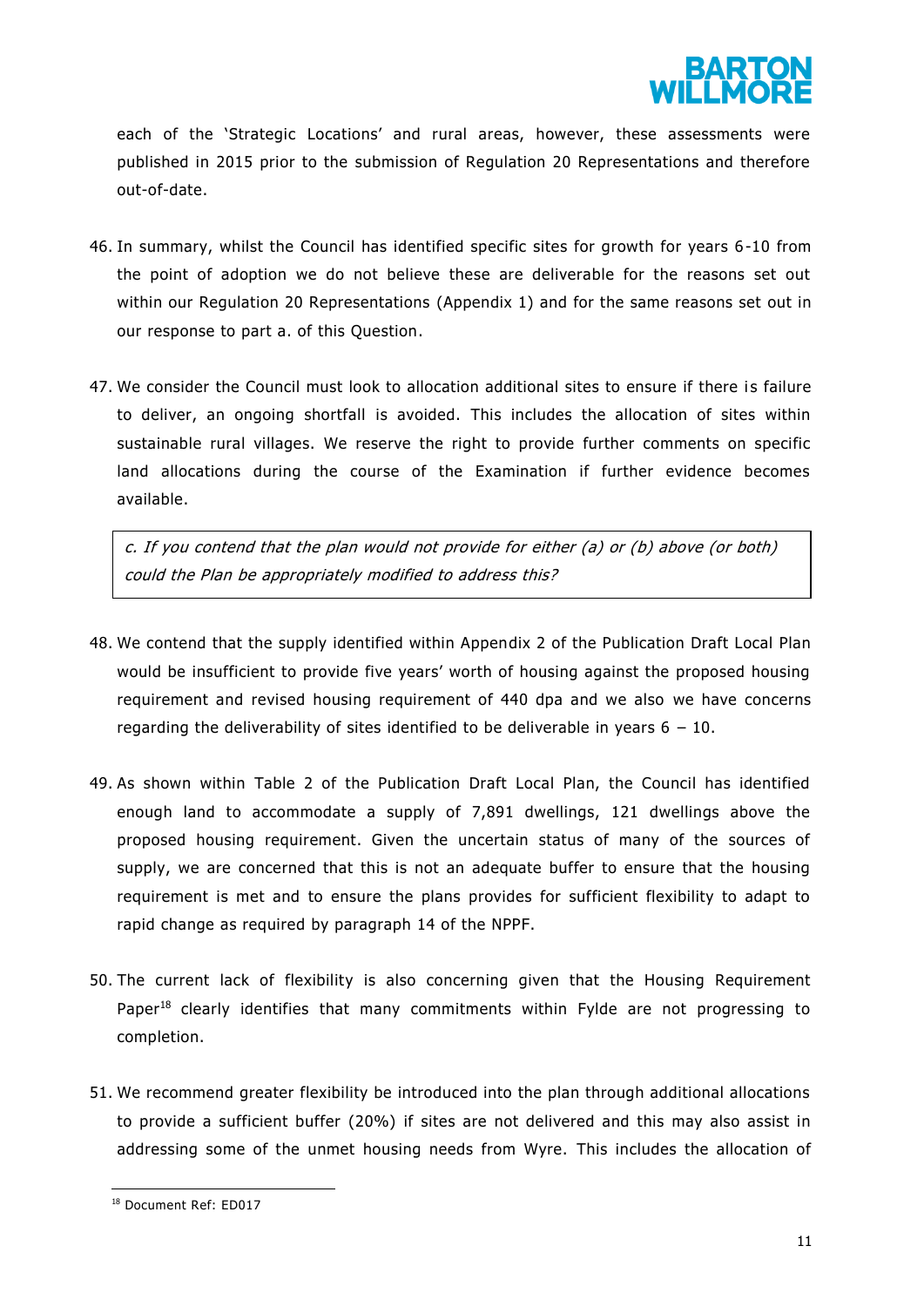

smaller sites within sustainable rural villages such as Elswick that can come forward earlier in the plan period.

**Issue 6 – Whether the amount of employment land (60.6 ha gross as set out in Policy DLF1 and 62 ha net in Policy EC1) is appropriate to meet the objectively assessed needs of the Borough** 

52. We do not wish to comment on this issue.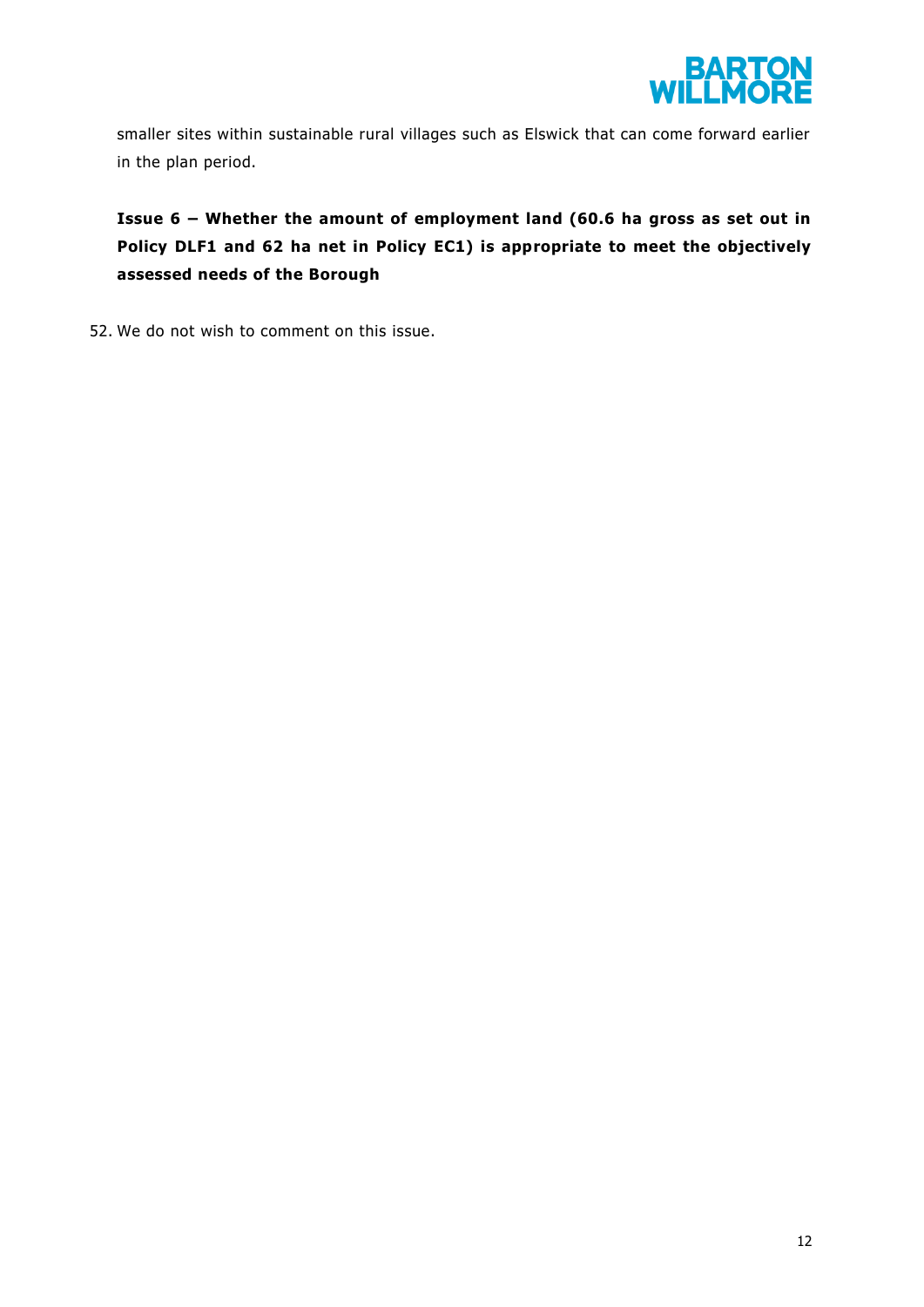**APPENDIX 1** 

## **EXTRACT FROM REGULATION 20 REPRESENTATIONS**

# **ASSESSMENT OF STRATEGIC LOCATIONS FOR DEVELOPMENT AND SUPPLY ASSUMPTIONS (SECTION 4 AND 5)**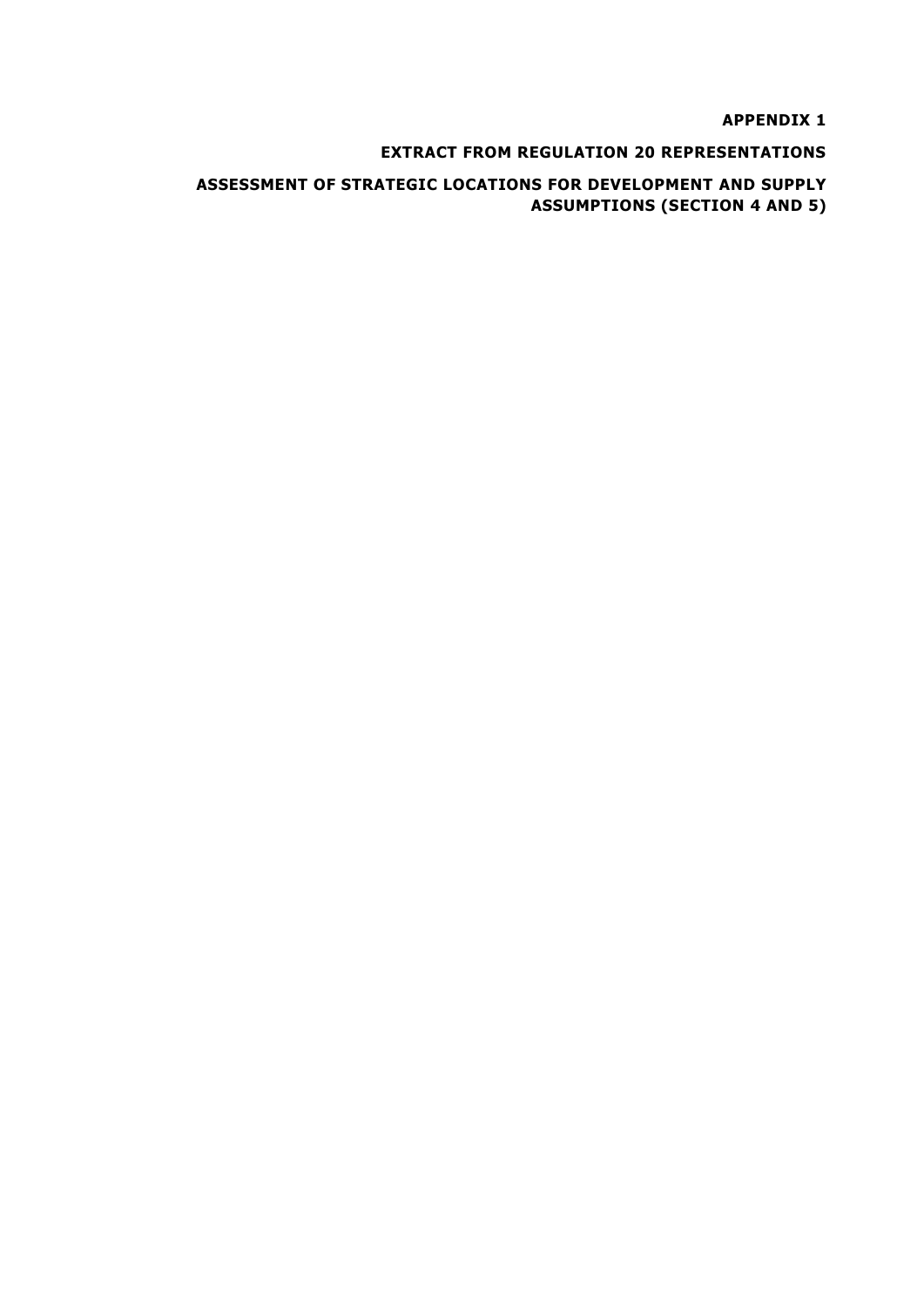# **EXTRACT FROM REGULATION 20 REPRESENTATIONS, STORY HOMES ASSESSMENT OF STRATEGIC LOCATIONS FOR DEVELOPMENT (SECTION 5)**

#### **Strategic Locations for Development**

- 5.1 Policies SL1 to SL4 of the Plan identifies four 'Strategic Locations' for development across Fylde. These include Lytham St. Annes, the Fylde-Blackpool Periphery, Warton and Kirkham and Wesham.
- 5.2 Our Client has concerns over assumptions made by the Council in terms of expected delivery rates and whether the larger strategic sites, Queensway (HSS1), Whyndyke Farm (MUS2) and Cropper Road (MUS1 and HSS5) will deliver the proposed number of dwellings within the plan period given the significant amount of upfront investment and infrastructure required.
- 5.3 Our Client wishes to comment upon the proposed allocated sites in Chapter 7 of the Publication Draft Document as follows. We reserve the right to revise and update these comments as and when necessary in the future.
- 5.4 Such sites may be subject to multiple landownership, and/or require a significant amount of upfront investment to enable their delivery (such as new road infrastructure, utilities and education provision). Lead-in times for the delivery of these sites can be significantly prolonged, and as a result cannot be reasonably expected to contribute to short term supply needs. A detailed critique of the deliverability of each site within the four Strategic Locations is made within Section 5 of this report.

# **Policy SL1: Lytham St. Annes Strategic Location for Development**

#### HSS1 – Queensway, St. Annes

- 5.5 Site HSS1 is situated to the north of St.Annes, between Heyhouses Way and North House Lane, and Kensington Developments has been granted outline planning permission for residential development of up to 1,050 dwellings in 29th April 2009 (App Ref: 08/0058).
- 5.6 Kensington Developments were subsequently approved permission for reserved matters in April 2015 for 110 dwellings (App Ref: 13/0257). A further reserved matters application was submitted by Kensington Developments in June 2015 for 927 dwellings (App Ref: 15/400). When the Revised Preferred Options document consultation took place in December 2015 this application was pending a decision, this remains the case. No other applications have been submitted since December 2015.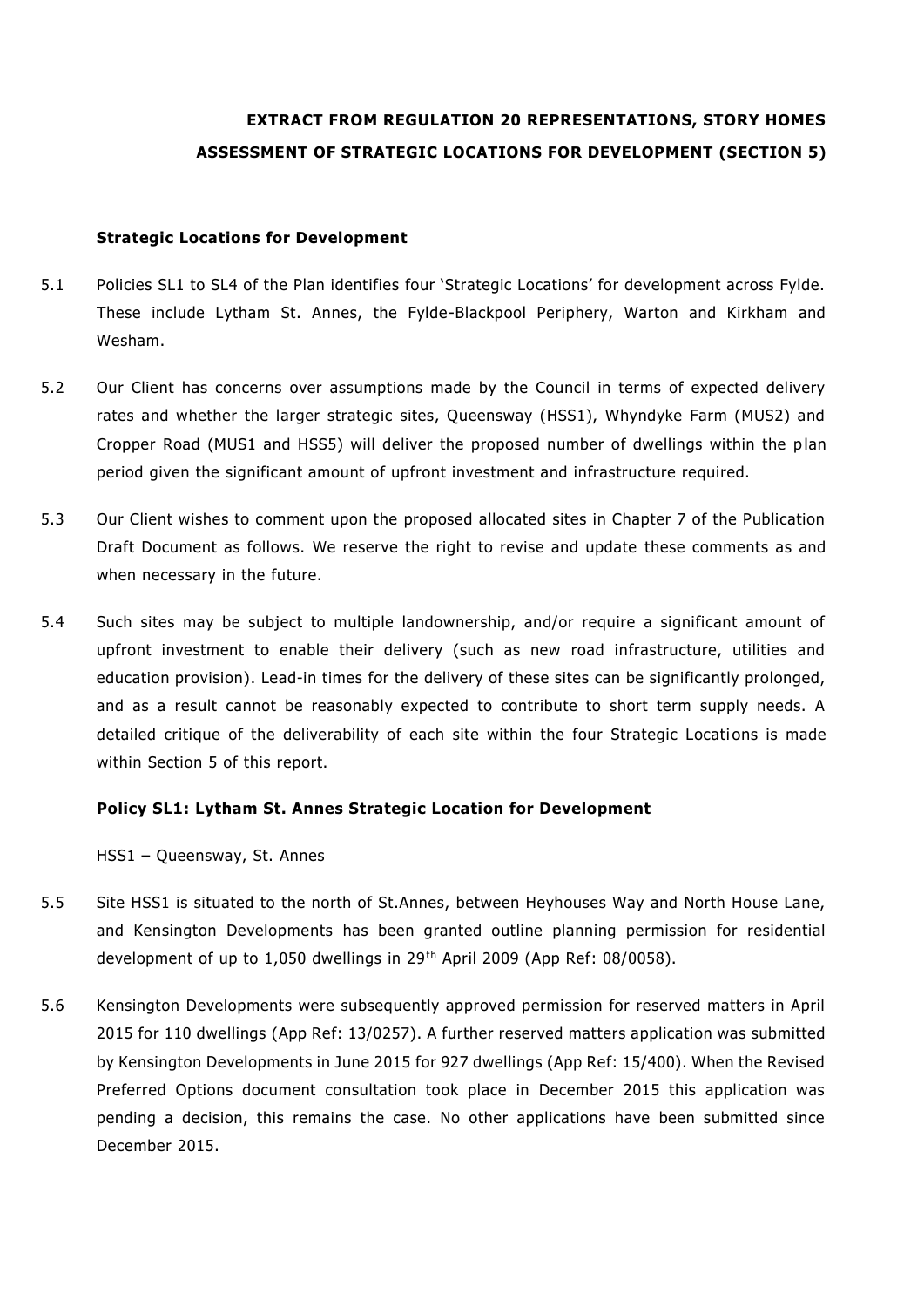- 5.7 The Housing Trajectory at Appendix 2 of the Publication Draft Document assumes that this site will deliver 30 dwellings in 2016 and 60 dwellings per annum between 2017 and 2032. Our Client has previously raised concerns in relation to the delivery assumptions being applied by the Council relating to the delivery rates of this site.
- 5.8 It remains our understanding that Kensington Development's (the applicant for the outline and reserved matters applications), intends to develop this whole site alone. The Council has not provided any evidence as part of the Local Plan to suggest to the contrary. As a developer within Fylde, our Client considers the consistent delivery of 60 dwellings per annum on this site to be unrealistic for one developer, in reality it is more likely to be 30 dwellings per annum at best.
- 5.9 The delivery of this site is also reliant on the implementation of the new M55 Junction 4/Heyhouses Link Road. The Infrastructure Delivery Plan (August, 2016) confirms the Council has now secured funding for the new link road from Section 106 Contributions, LEP Local Growth Fund and Highways England and is expected to be delivered by 2019.
- 5.10 Notwithstanding this, the first phase of development for 110 dwellings is reliant upon the delivery of the roundabout at the junction of Queensway and Kilnhouse Lane to obtain access. We understand a temporary access will be available for preloading of the site to take place, however, as work is yet to begin on the roundabout, it is highly unlikely the site will deliver any dwellings within the next two years. Optimistically, our Client expects that this site will not deliver dwellings until at least 2019 once a suitable access into the site can be achieved.
- 5.11 In summary, our Client considers it unlikely that the full 1,150 dwellings will be delivered within this plan period. At a more realistic delivery rate of 30 dwellings per annum with dwellings being delivered on site from 2019, it is expected the site will deliver at best 390 dwellings over the plan period leaving a shortfall of 540 dwellings. To ensure the full objectively assessed housing of this plan period are met in full there will be the need for further sites to be allocated.

#### MUS4 – Heyhouses Lane, St. Annes

- 5.12 Site MUS4 is a mixed use development site located off Heyhouses Lane and is allocated for 322 dwellings. It was previously referenced as HSS2 as part of the Revised Preferred Options consultation and was allocated for 250 dwellings. Two thirds of the site benefits from planning permission for a supermarket, public house and 162 dwellings. This development commenced in 2014 and is expected to be complete in 2020.
- 5.13 The remaining part of the site is occupied by Electronic Data Systems (EDS). Our Client previously objected to the allocation of this part of the site within the Local Plan as the Council had failed to provide any evidence that the site was available. Since then, an outline planning application has been submitted on this part of the site for the development of up to 160 dwellings (App Ref: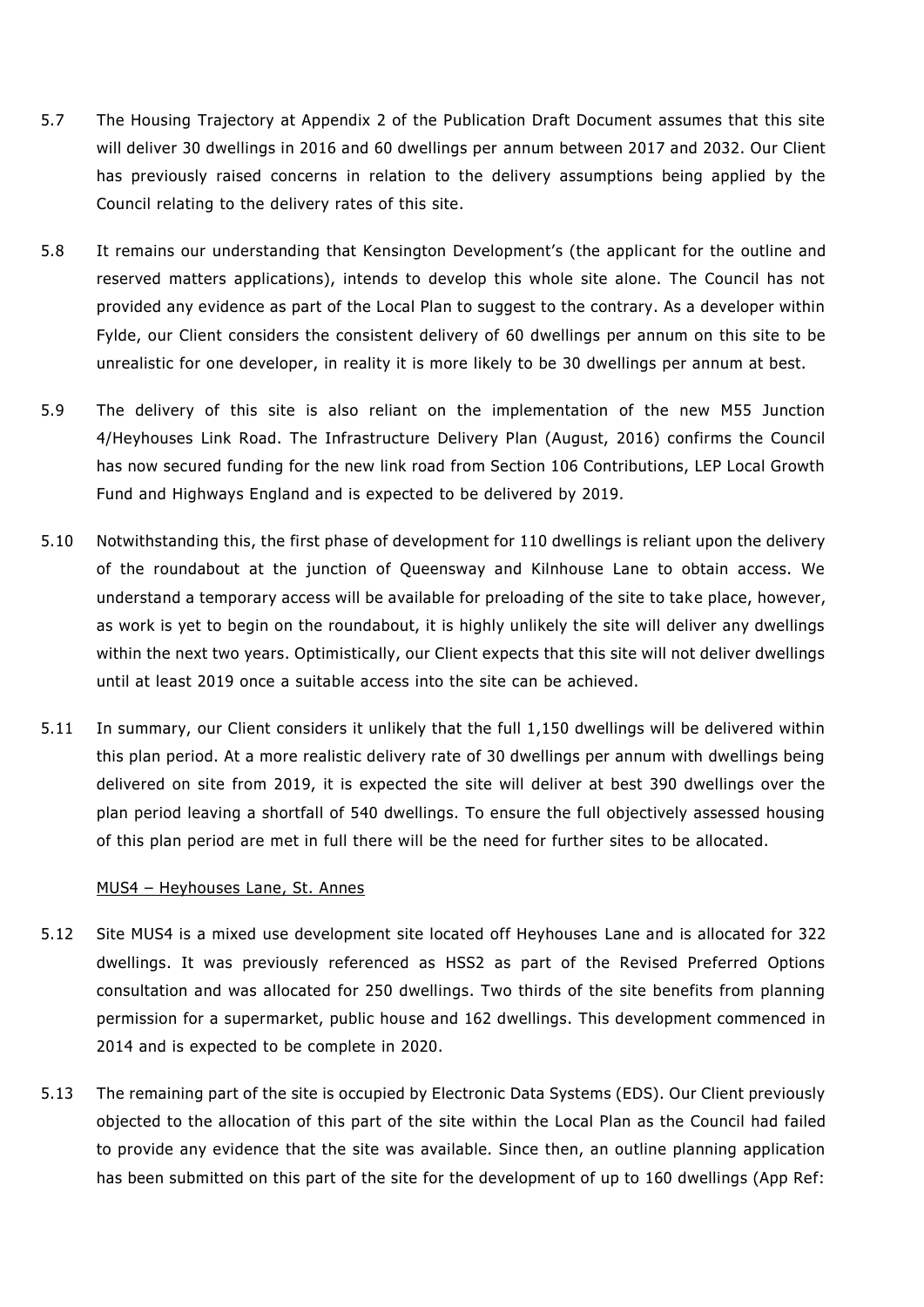15/0787). Our Client therefore accepts that this site is now available and will contribute towards Fylde's housing requirement within the plan period.

## HSS3 – Lytham Quays, Lytham

5.14 Site HSS3 is a residential site on the eastern boundary of Lytham and has planning permission for 120 dwellings. Development commenced in 2007/2008 and is now complete. Our Client accepts that the dwellings constructed from 2011 onwards will contribute towards Fylde's housing requirement within the plan period.

## HS1 – Queen Mary School, Clifton Drive South, St. Annes

5.15 Site HS1 was not previously allocated within the Revised Preferred Options document; however, development commenced on this site in 2011 and the 41 dwellings are due to be completed by 2017. Our Client does not contest the deliverability of this site within the plan period.

#### Other Site Allocated with Lytham St. Annes

5.16 Our Client does not wish to make comments in relation to the remaining sites allocated for development as part of Policy SL1.

# **Policy SL2 – The Fylde-Blackpool Periphery Strategic Location for Development**

# HSS4 – Coastal Dunes, Clifton Drive North, Blackpool Airport Corridor

- 5.17 Site HHS4 is situated to the west of Blackpool Airport in the Blackpool Airport Corridor and was previously used as a holiday park. The site has planning permission for 351 dwellings.
- 5.18 Our Client is aware that construction has commenced on site and the development is being actively marketed by Persimmon Homes. Our Client accepts that there is no evidence why this site will be undeliverable within the plan period, however, our Client considers the consistent delivery of 60 dwellings per annum from 2016 - 2021 on this site is unrealistic for one developer. Only 12 plots have been registered on the site since construction began in 2015, based on passed delivery rates the site is more likely to be 20-25 dwellings per annum at best.

#### MUS1 – Cropper Road East, Whitehills

- 5.19 Site MUS1 is a mixed use development site located to the east of Cropper Road, Whitehills, expected to deliver 451 dwellings over the plan period.
- 5.20 Wainhomes has commenced development of 146 homes on part of this site and this is expected to be completed by 2022 (App Ref: 12/0717).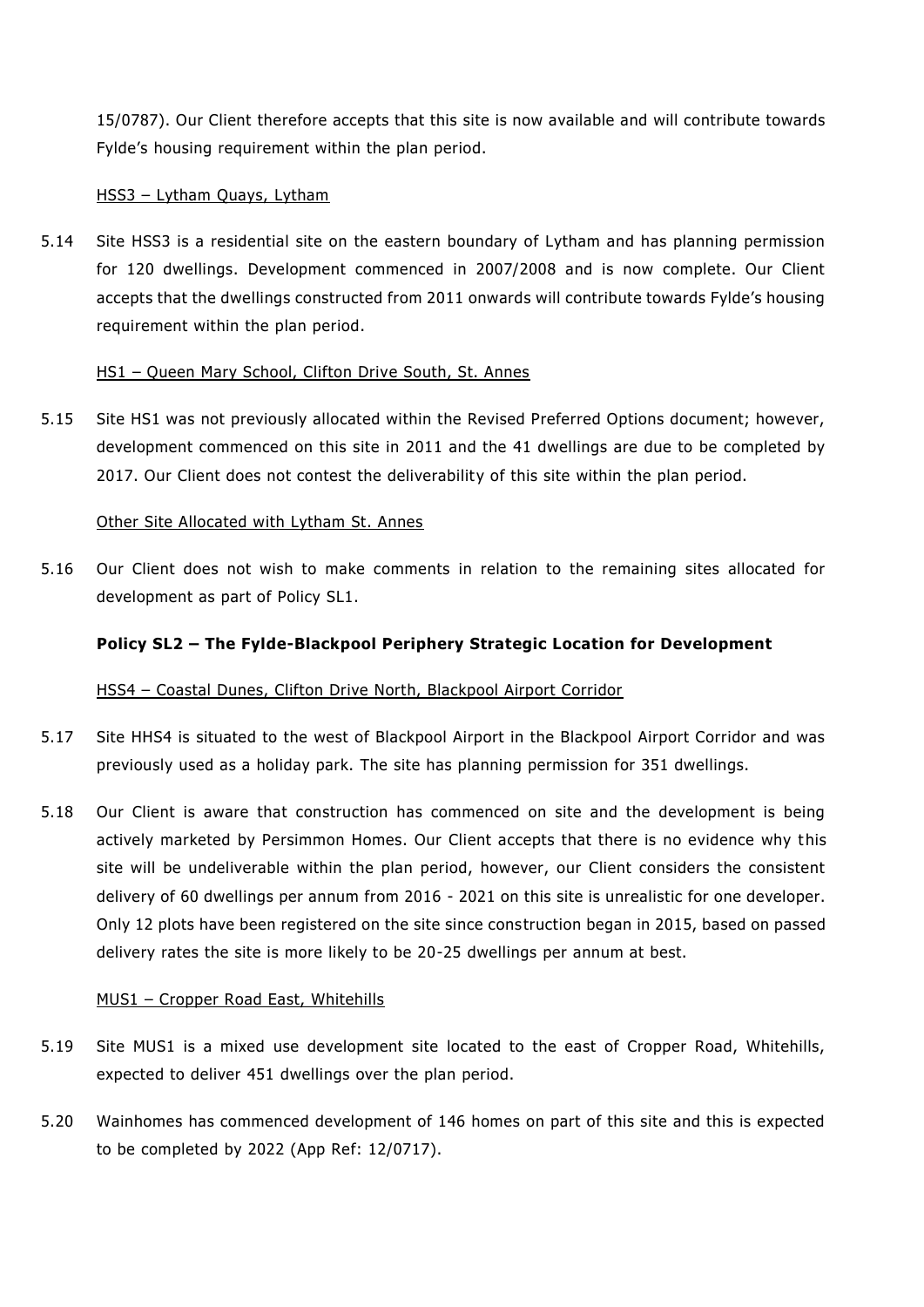- 5.21 There are three other outline applications on the site for a mix of employment and residential use, for 200, 80 and 26 dwellings respectively (App Ref: 15/0114, 15/0472 and 13/0753). The applications for 80 and 26 dwellings have been approved and the application for 200 dwellings is outstanding.
- 5.22 Whilst the site benefits from planning permission, the site is isolated from settlements and services. The delivery of the remaining part site is reliant on improvements to local infrastructure, which has the potential to stall development if this is not in place. This will result in patterns of unsustainable development.
- 5.23 Furthermore, one of the outline applications forms the second phase of the Wainhomes site, therefore, this is unlikely to start delivering until the first site is complete. The market competition of other sites coming forward within the Fylde-Blackpool Periphery will also serve to dampen delivery rates. It is highly likely that a high proportion of dwellings will not come forward until late in the plan period, the delivery rates should therefore be adjusted accordingly.

#### MUS2 – Whyndyke Farm, Preston New Road, Whitehills

- 5.24 Site MUS2 is a mixed use development site situated to the east of Preston New Road (A583). The Council is minded to grant outline planning permission for 1,310 dwellings (subject to signing a Section 106 Agreement) on the site; including the provision of two new local neighbouring centres, a primary school and a health centre, in addition to improvement to Junction 4 of the M55.
- 5.25 The delivery of the site is dependent upon the implementation of significant new infrastructure. The Infrastructure Delivery Plan (August, 2016) confirms that the funding for this infrastructure is dependent upon Section 106 Contributions. Since the Council drafted their Decision Notice in July 2015, no Section 106 Agreement has been signed, there is therefore no committed capital to implement the infrastructure required. The Council has provided no indication of timescale for when the Section 106 Agreement is likely to be signed. Our Client is therefore concerned without this commitment in place there is no certainty that this site is deliverable.
- 5.26 Our Client also remains concerned that the Council has failed to fully consider the timescales required to implement key infrastructure to deliver this site, which could potentially slow down development.
- 5.27 The Housing Trajectory at Appendix 2 of the Publication Draft Document expects the site to start delivering 30 dwellings in 2018 – 2019 and 60 dwellings per annum between 2019 and 2032, this is reduced from the proposed delivery of 100 – 110 dwellings per annum in the Revised Preferred Options document.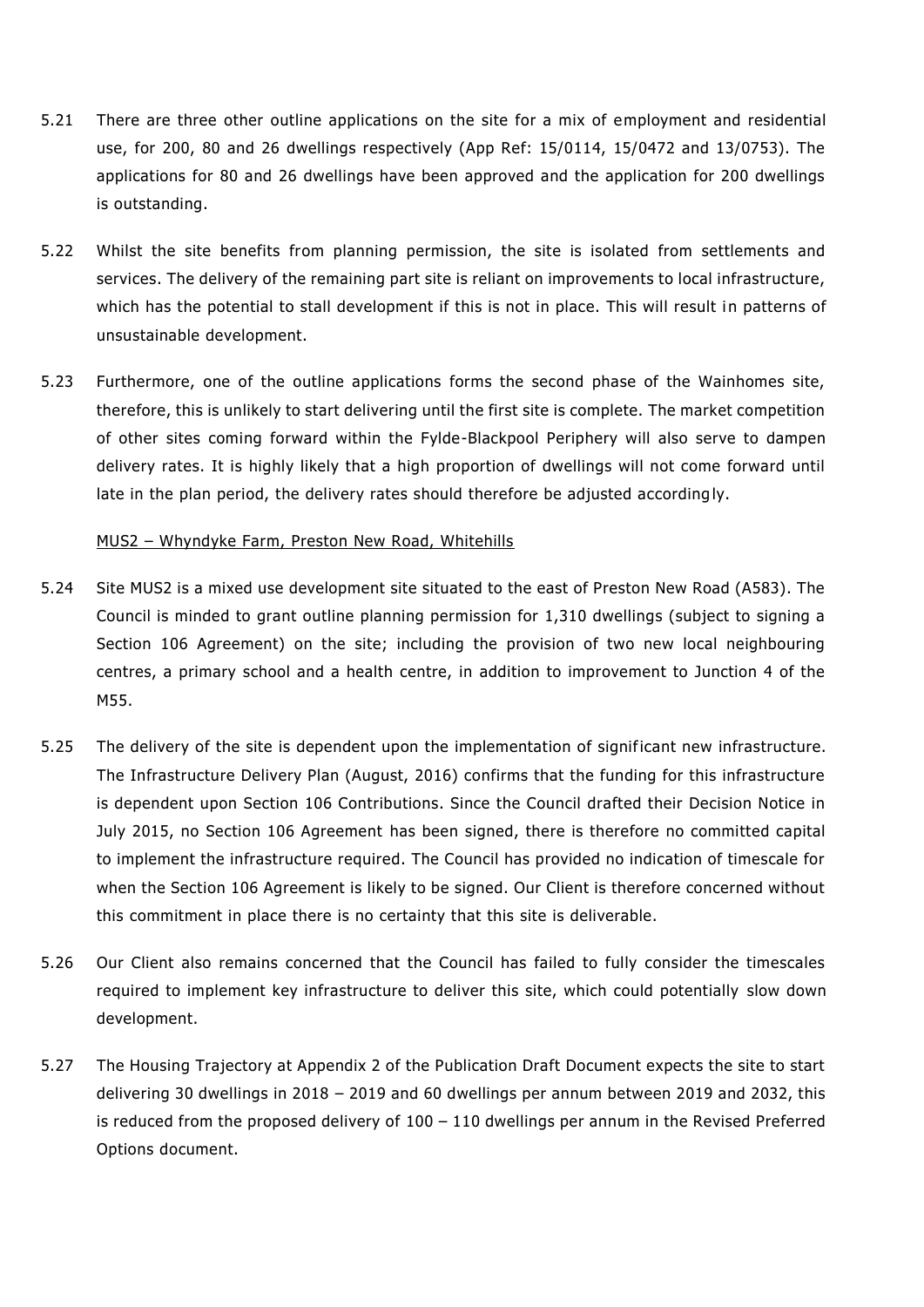5.28 Our Client accepts that the scale of the site means it is likely to be delivered by multiple housebuilders, therefore, a conservative delivery rate of 60 dwellings per annum is more appropriate than that proposed in the Revised Preferred Options document. Nonetheless, without specific timescales or committed funding it is unclear whether the proposed delivery rates are realistic. Until such time the Council can provide evidence that the funding for key infrastructure can be secured, our Client cannot be sure that this site will be deliverable over the plan period.

### HSS5 - Cropper Road West, Whitehills

- 5.29 Site HSS5 is situated west of Cropper Road, Whitehills and is expected to deliver 442 dwellings over the plan period, with delivery expected to start in 2020.
- 5.30 Our Client remains of the view that this site is undeliverable within the plan period. Cropper Road is a narrow highway with no public footpath. Significant highways improvements would be required to Cropper Road to facilitate the development. The Council has failed to provide any evidence that this would be achievable.
- 5.31 The site is currently unavailable and within the ownership of multiple land owners who currently occupy the site. This has the potential to impact upon the lead in time of the site if one landowner is not willing to cooperate. No evidence has been provided that the entire site will be available for development in the long term.
- 5.32 As stated in the Strategic Sites Assessment Paper (2015) the development of this site is also dependent on the provision of relevant facilities and services at Whyndyke Farm and improvements to Junction 4 of the M55 motorway, the timescales for which are currently unknown.
- 5.33 Furthermore, the market competition of other sites coming forward earlier in the plan period within the Fylde-Blackpool Periphery can serve to dampen delivery rates. Our Client therefore contests that this allocation should be removed from the Local Plan as it is potentially unsuitable, unavailable and undeliverable. To ensure the full objectively assessed housing of this plan period are met in full there will be the need for further sites to be allocated.

# HSS6 – Land at Lytham St Annes Way, Whitehills

5.34 Site HSS6 is situated off Lytham St Annes Way and has planning permission for 150 dwellings. Our Client is aware that development has commenced and accepts that the Site will be deliverable within the plan period.

# HS21 – Land to the rear of 11-63 Westgate Road, Squire Gate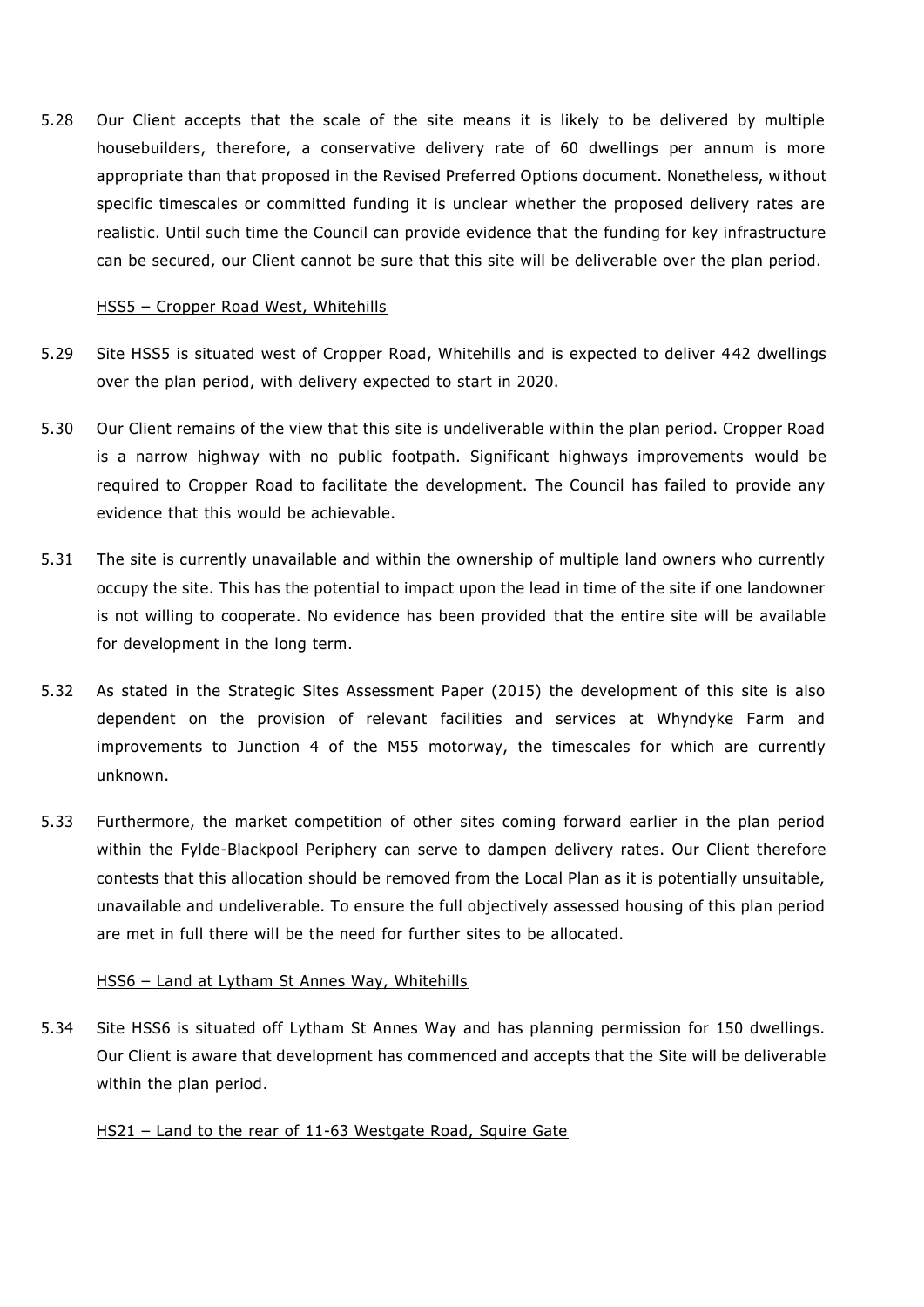5.35 Site HS21 was not previously allocated within the Revised Preferred Options document; however, the site is expected to deliver 70 dwellings over the plan period. An application was submitted in August 2012 for the development of 46 apartments and 26 houses (72 dwellings in total), however, this application was never determined. Subsequently, planning permission was approved in July 2016 for the development of 25 dwellings, therefore, 45 dwellings needs to removed from the overall supply figure.

#### Other Site Allocations within Fylde – Blackpool Periphery

5.36 Our Client does not wish to make comments in relation to Sites HS22 and HS23.

### **Policy SL3 Warton Strategic Location for Development**

#### HSS2 – Blackfield End Farm, Church Road, Warton

- 5.37 Site HSS2 was not previously allocated within the Revised Preferred Options document; however, the site has since been granted outline planning permission at appeal by the Secretary of State in September 2015 for 360 dwellings which is why it is now proposed for allocation. The site is expected to deliver 15 dwellings in 2017 – 2018 and 2030 – 2031, and 30 dwellings per annum from 2018 – 2019 to 2029 – 2030.
- 5.38 Our Client is concerned that the delivery assumptions being applied by the Council relating to the delivery of this site are unrealistic. Whilst outline planning permission has been granted, the applicant (Hallam Land) are a strategic land company, they will need to dispose of the site to a housebuilder/developer, who will need to gain reserved matters approval, undertake site preparation works and implement the required infrastructure. From our Clients experience it is unlikely the site start being deliverable until at least 2019 at best. The site may therefore not be developed in full over the plan period.

#### HSS7 – Highgate Park, Lytham Road, Warton

5.39 Site HSS7 consists of the Former GEC Marconi Factory and adjacent land off Lytham Road in Warton. The Site has planning permission for 254 dwellings. Development commenced on site in 2014, with first completions in 2014/15. Our Client does not contest the deliverability of this site within the plan period.

#### HS24 – Riversleigh Farm, Warton

5.40 Site HS24 was not previously allocated within the Revised Preferred Options document; however, the site benefits from full planning permission for 82 dwellings which is why it is proposed for allocation. Prospect Housing commenced development on site in 2014, with first completions in 2014/15. Our Client does not contest the deliverability of this site within the plan period.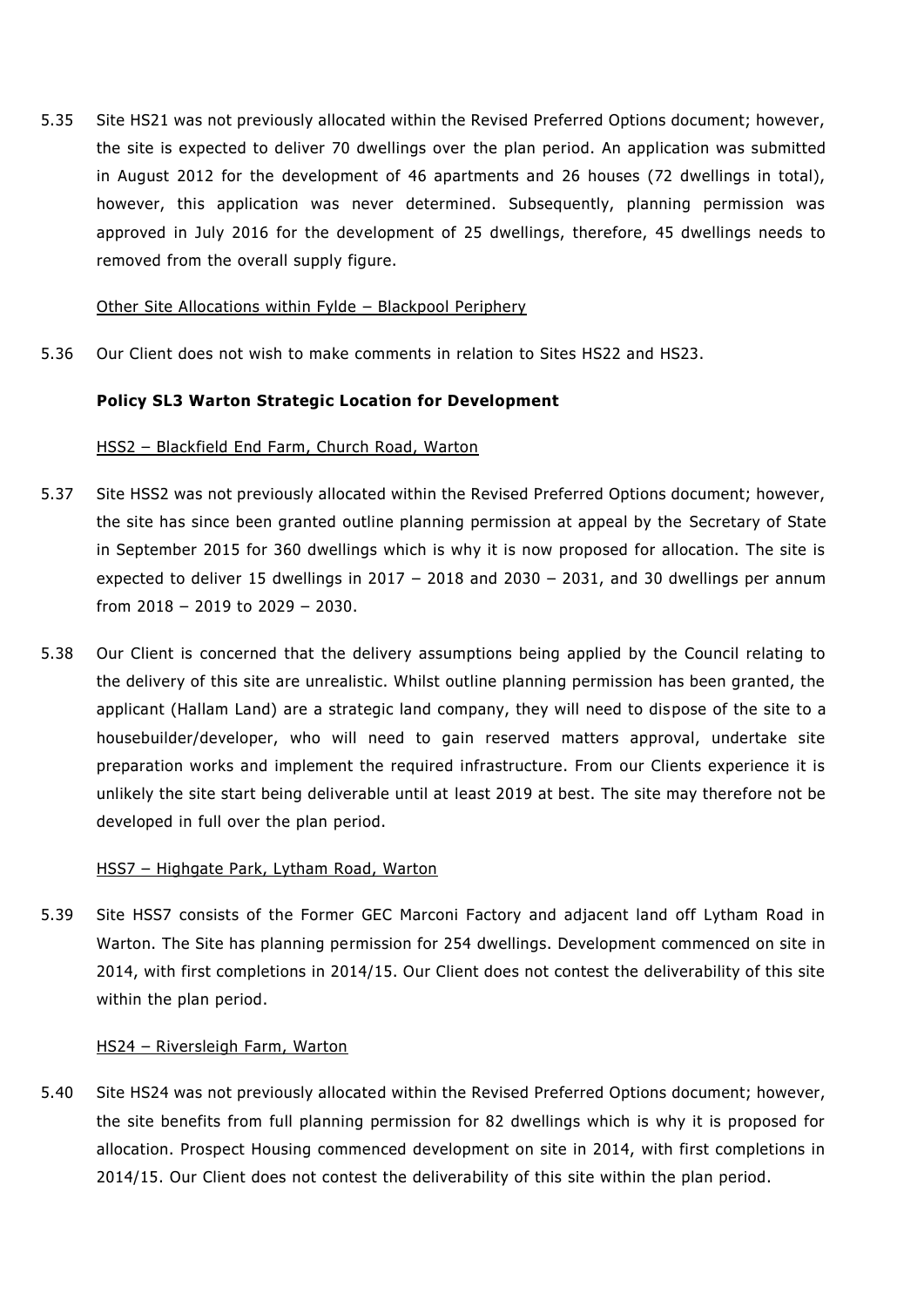### HS25 - Nine Acres Nursery, Harbour Lane Phase 1

5.41 Site HS25 was not previously allocated within the Revised Preferred Options document; however, development commenced on this site in 2013 and the 75 dwellings are due to be completed by 2017. Our Client does not contest the deliverability of this site within the plan period.

### HS27 – Oaklands Caravan Park, 252 Lytham Road, Warton

- 5.42 Site HS27 was not previously allocated within the Revised Preferred Options document; however, there is currently a pending outline planning application for 53 dwellings (App Ref: 15/0194) on the site which is why it is now proposed for allocation.
- 5.43 Our Client notes that Lancashire County Council has objected to this application on the grounds that the proposed development will have a greater impact than the existing development, on the highway network in terms of highway safety, highway capacity and will lead to greater queue lengths at junctions on the A584. Our Client therefore considers that this site is undeliverable and should be removed as an allocation, until the highway issues have been successfully resolved.

#### Other Site Allocations within Warton

5.44 Our Client does not wish to make comments in relation to Site HS26.

#### **Policy SL4 Kirkham and Wesham Strategic Location for Development**

#### HSS8 – The Pastures, Fleetwood Road, Wesham

5.45 Site HSS8 is situated north of Wesham and planning permission has been granted for 264 dwellings on the site and is currently under construction. Our Client does not contest that this site will be delivered within the plan period.

#### HSS9 - Land north of Blackpool Road, Kirkham

- 5.46 Site HSS9 is bordered by the A583, A585 and the railway line to the west of Kirkham. Our Client was granted reserved matters for the development of 117 dwellings on part of this site. The site is under construction and our Client can confirm this will be delivered within the plan period.
- 5.47 Barratt Homes has planning consent for 180 dwellings on part of the site. The site is under construction and our Client does not contest that this site is deliverable within the plan period.
- 5.48 Morris Homes has a pending planning application for 291 dwellings on the northern part of the site. Our Client does not contest that this site is deliverable within the plan period.

#### HSS10 – Willowfields, Derby Road, Wesham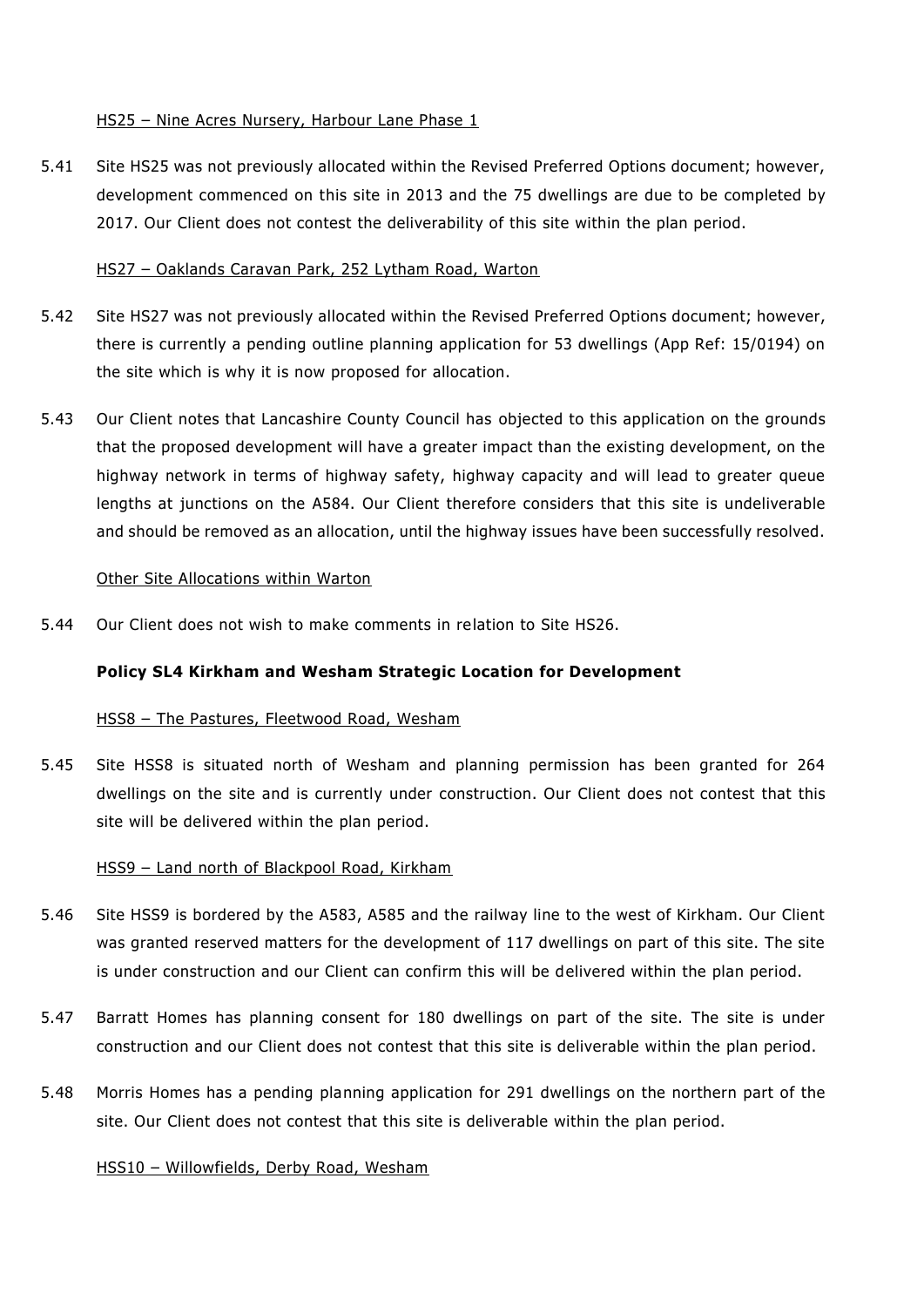5.49 Development at site HSS10 commenced in 2008. The development is now complete; however, our Client questions whether all dwellings were delivered within the plan period or whether some dwellings were delivered before. The Housing Trajectory states that 71 dwellings were delivered in 2011-2012, the Council should not include dwellings that were completed before the start of the plan period, if dwellings were completed before 2011 they should be removed from the overall supply.

### HS28 – Sunnybank Mill, Kirkham

5.50 Site HS28 was not previously allocated within the Revised Preferred Options document; however, it is now proposed to deliver 31 dwellings within the plan period. The site does not currently benefit from planning permission and is currently unavailable with existing commercial uses on the site. The site should therefore be removed from the Council's supply unless further evidence in terms of availability is provided.

### Other Site Allocations within Kirkham and Wesham

5.51 Our Client does not wish to make comments in relation to Sites HS29, HS30, HS31, HS32, HS33, HS34, HS35 and HS36.

#### **Summary**

- 5.52 Our Client has concerns with the deliverability of the Queensway (HSS1), Whyndyke Farm (MUS2) and Cropper Road (MUS1 and HSS5) strategic sites in terms of the proposed delivery rates and timescales for delivering required infrastructure. The failure to deliver these sites would represent a fundamental failing of the Plan, unless significantly greater provision is found through further allocations.
- 5.53 Our Client is also concerned that Sunnybank Mill, Kirkham (HS28) and Oaklands Caravan Pa rk (HS27) are currently unavailable or unsuitable for development and should therefore be removed as allocations. The delivery rates proposed at Willowfields, Wesham (HSS10) and Blackfield End Farm (HSS2) are considered unrealistic and should be reconsidered in line with our comments above.
- 5.54 The Council has identified enough land to accommodate a supply of 7,891 dwellings, 121 dwellings above the proposed housing requirement. Given our Client's concerns in relation to the deliverability of a number of proposed allocation, it is considered that the Council has failed to provide an adequate land to ensure that the housing requirement is met and to ensure the plan provides sufficient flexibility to adapt to rapid change as required by paragraph 14 the NPPF.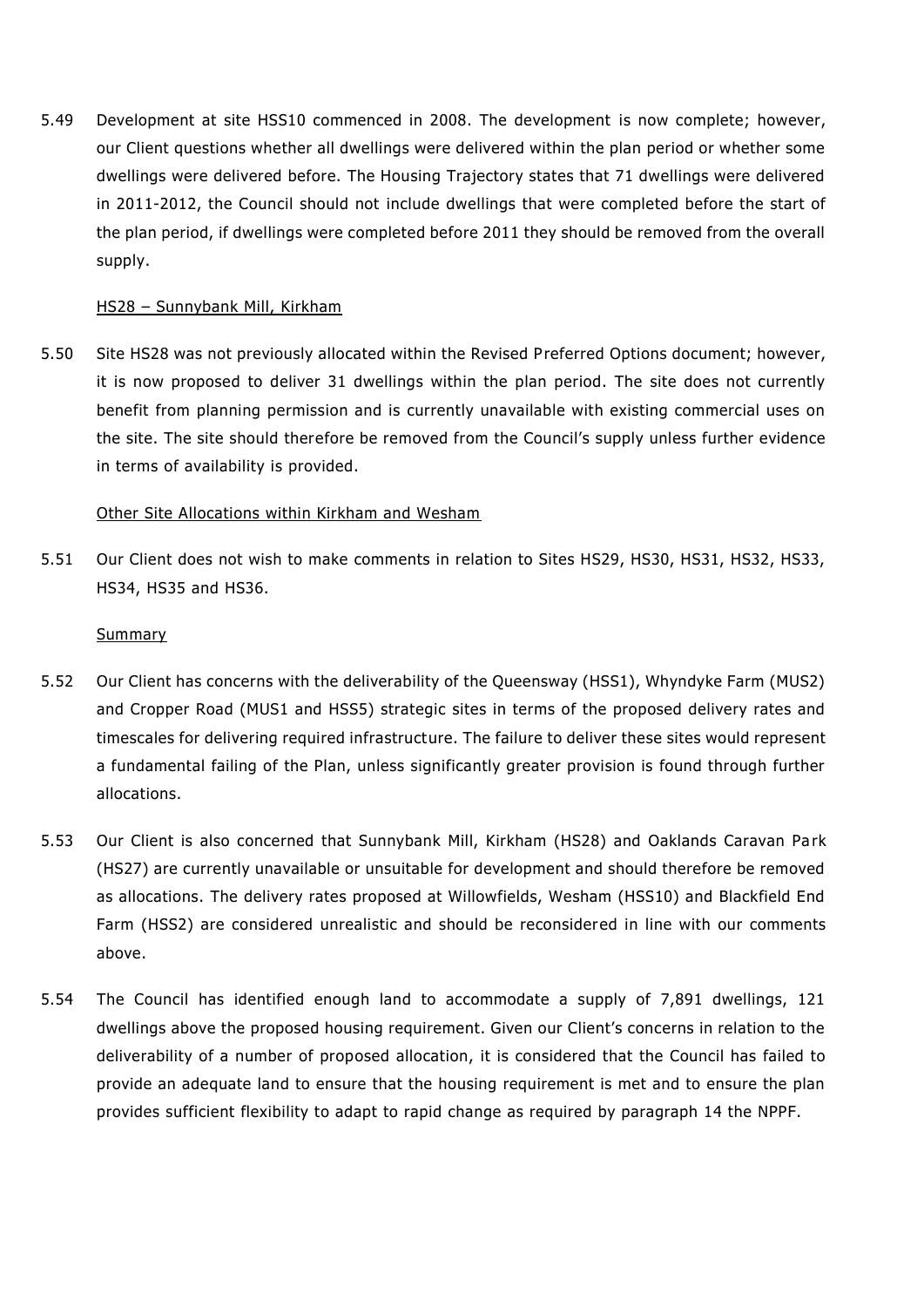5.55 Our Client considers that the Council must look to allocate additional sites to ensure that if there is a failure to deliver, an ongoing shortfall is avoided. This includes the allocation of sites within rural villages.

# **EXTRACT FROM SECTION 4 – DISTRIBUTION OF HOUSING**

| <b>No</b>       |                                                                        | <b>Total</b><br><b>Housing and</b><br>percentage of<br>total supply | <b>New Employment</b><br>land                      |
|-----------------|------------------------------------------------------------------------|---------------------------------------------------------------------|----------------------------------------------------|
| SL <sub>1</sub> | Lytham and St Annes Strategic Location for<br><b>Development</b>       | $2,311 - 29.3%$                                                     | 53.1Ha                                             |
| SL <sub>2</sub> | Fylde-Blackpool Periphery Strategic Location for<br><b>Development</b> | $2,310 - 29.2\%$                                                    | 49.5 Ha (including<br><b>Blackpool Airport EZ)</b> |
| SL <sub>3</sub> | Warton Strategic Location for Development                              | 840 10.6%                                                           | 0.0 <sub>Ha</sub>                                  |
| SL <sub>4</sub> | Kirkham and Wesham Strategic Location for<br><b>Development</b>        | $1,141 - 14.5%$                                                     | $1.1$ Ha                                           |
| SL <sub>5</sub> | Non-Strategic Locations for Development                                | $762 - 9.7%$                                                        | 2.4 Ha                                             |
|                 | Allowances and unallocated sites                                       | 998 - 12.6%                                                         | $0.0$ Ha                                           |
|                 | <b>TOTAL</b>                                                           | 7,891 - 100%                                                        | 62.0 Ha (including<br><b>Blackpool Airport EZ)</b> |

#### Table 2: Distribution of Development to 2032

- 4.1 Our Client continues to support the general principle of adopting a spatial approach to development; however, we remain concerned that the overall proposed housing requirement of 7,700 homes, would fail to meet the full objectively assessed housing needs of the Borough. It therefore automatically follows that the proposed spatial distribution of housing between the four Strategic Locations, Tier 1: Larger Rural Settlements and Tier 2: Smaller Rural Settlements is also flawed.
- 4.2 Table 2 above of the Publication Draft Document sets out the Council's proposed distribution of development. The Council has identified enough land to accommodate a supply of 7,891 dwellings, 121 dwellings above the proposed housing requirement. Our Client is concerned that this is not an adequate buffer to ensure that the housing requirement is met and to ensure the plan provides sufficient flexibility to adapt to rapid change as required by paragraph 14 the NPPF.
- 4.3 It is anticipated that four 'Strategic Locations' will deliver 80% (6,602 dwellings) of the Council's total housing requirement. In principle our Client is in agreement that the four 'Strategic Locations' will provide the principle source of employment, services, shops and public transport in the Borough, and are therefore the most suitable and sustainable locations at which to meet a large proportion of the future development needs of the Borough. However, as per our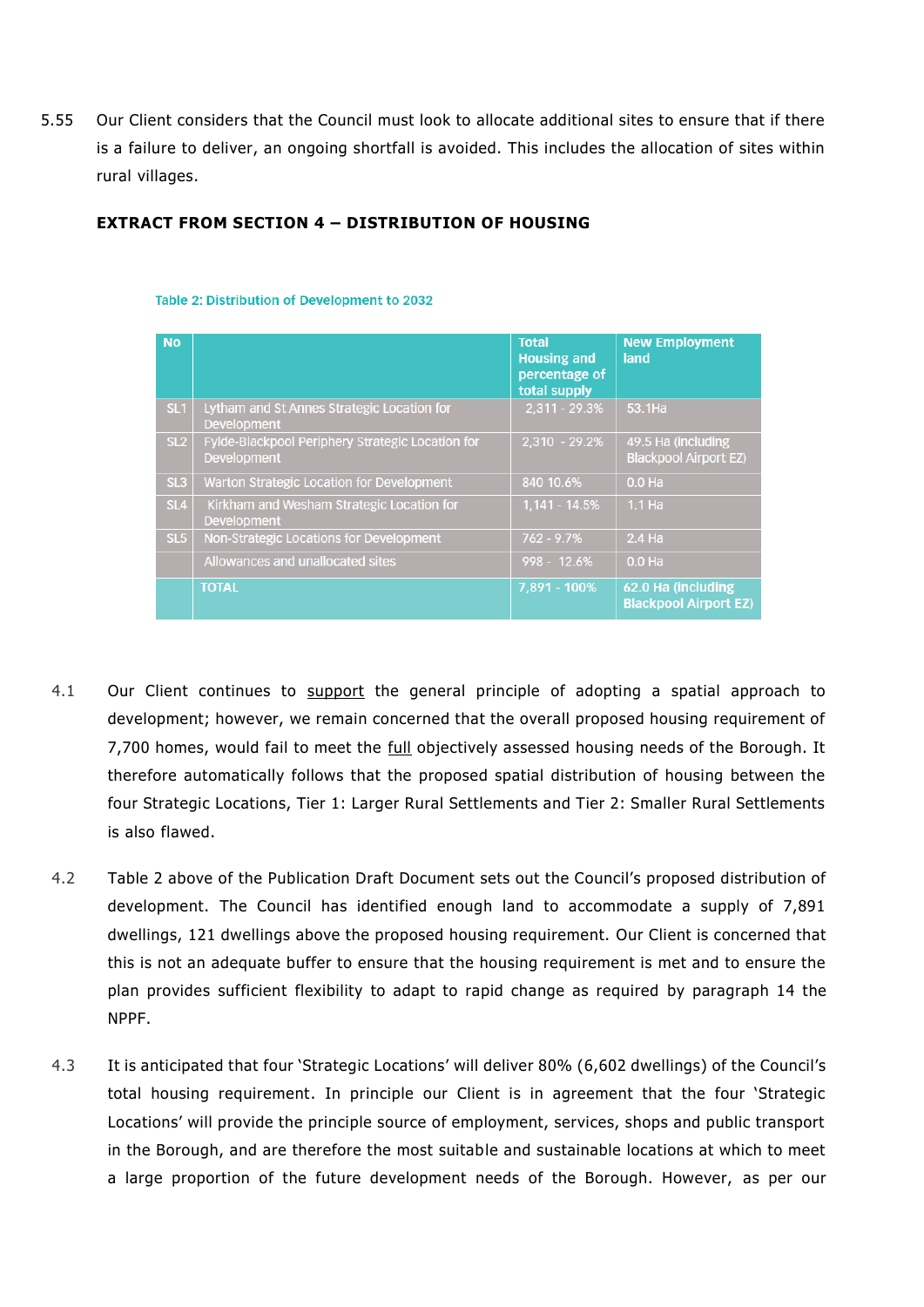previous representations, our Client has concerns over assumptions made by the Council in terms of expected delivery rates and whether these larger strategic sites, Queensway (HSS1), Whyndyke Farm (MUS2) and Cropper Road (MUS1 and HSS5) in particular will deliver the proposed number of dwellings within the plan period.

- 4.4 The large scale of the Fylde-Blackpool Periphery Strategic Location means that it may be developed by multiple housebuilders. Whilst this would increase the overall output of housing units achieved per year in comparison to a smaller sites, the annual delivery rate from these sites must not be overestimated as increased local market competition can serve to dampen delivery rates typically achieved. The rate of delivery from these sites must not therefore be assumed to increase incrementally at a rate which is consistent with sites of one or two developer outlets, but decreased proportionately with each new additional developer to take account of the effects of market saturation. Whilst the application of these recommendations would represent a cautious approach, it would significantly strengthen the position of the Council especially where a 'Strategic Site' achieves exceptional delivery rates.
- 4.5 The Council must also recognise that the delivery of the strategic sites at Queensway (HSS1), Whyndyke Farm (MUS2) and Cropper Road (MUS1 and HSS5) will be difficult due to their scale and complexity. Such sites may be subject to multiple landownerships, and/or require a significant amount of upfront investment to enable their delivery (such as new road infrastructure, utilities and education provision). Lead-in times for the delivery of these sites can be significantly prolonged, and as a result cannot be reasonably expected to contribute to short term supply needs. A detailed critique of the deliverability of each site within the four Strategic Locations is made within Section 5 of this report.
- 4.6 Our Client contests that the Council must look to allocate additional sites within the Local Plan which are suitable, available and deliverable and will help to achieve the Borough's objectively assessed needs.
- 4.7 The Council should consider allocated sites within Tier 1 and Tier 2 rural settlements such as Elswick as part of the Local Plan process. The allocation of sites in Elswick should not be left until the Neighbourhood Plan, for which there is no certainty will come forward. Allocating more sites within these settlements will ensure more housing comes forward earlier in the plan period. This in turn will help to address the lack of a five year supply currently faced by the local authority. Our Clients land at Mill Lane is suitable, available and deliverable within the first five years of the plan period, it should therefore be allocated within the local plan.

#### Allowances and Unallocated Sites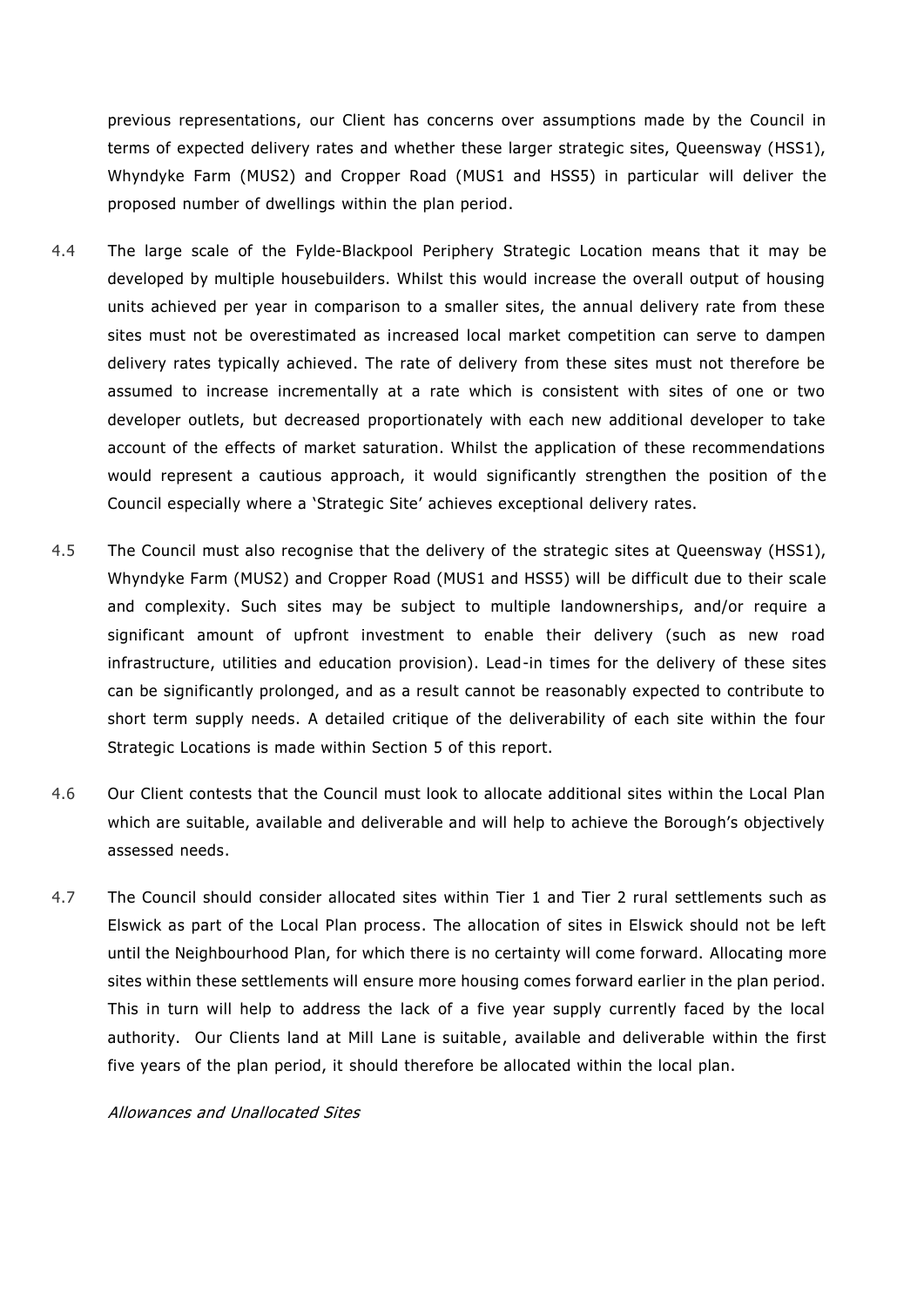- 4.8 Table 2 of the Publication Draft Document allocates 12.6% (998 dwellings) of the total housing requirement to be met through *'allowances and unallocated sites'* over the plan period. As drafted, it is unclear from the policy or supporting text what is included within this allowance.
- 4.9 A review of the Housing Trajectory at Appendix 2 of the Publication Draft Document would indicate 'allowances' include:
	- Small site completions from 2011 to 2016 (125 dwellings);
	- Small site commitments and minded to approve sites from 2017 to 2021 (unallocated sites) (383 dwellings);
	- Small sites and windfall allowance (unallocated sites) from 2021 to 2032 (440 dwellings); and
	- Long term empty homes re-entering the market from 2016 to 2020 (50 dwellings).
- 4.10 Our Client considers that Table 2 should be updated to itemise each allowance to provide greater clarity as to what is meant by 'allowances and unallocated sites'.
- 4.11 Notwithstanding this, our Client wishes to make the following comments in relation to the proposed inclusions of allowances within the housing land supply.

# Small Sites Committed and Mined to Approve from 2017 to 2021

4.12 The Council includes an allowance of 383 dwellings within the housing supply for small sites which are committed or minded to be approved. It is unclear from the Publication Draft Document and associated evidence base whether this figure suggests all committed sites will be deliverable. In our Client's view a non-delivery allowance should be applied to this figure to take into account the fact not all of the permissions will come forward.

# Windfall Allowance

4.13 Paragraph 48 of the NPPF is clear that:

**"Local planning authorities may make an allowance for windfall sites in the fiveyear supply if they have compelling evidence that such sites have consistently become available in the local area and will continue to provide a reliable source of supply…"**

4.14 Paragraph: 24 Reference ID: 3-24-20140306 of PPG goes on to state that:

**"Local planning authorities have the ability to identify broad locations in years 6-15, which could include a windfall allowance based on a geographical area**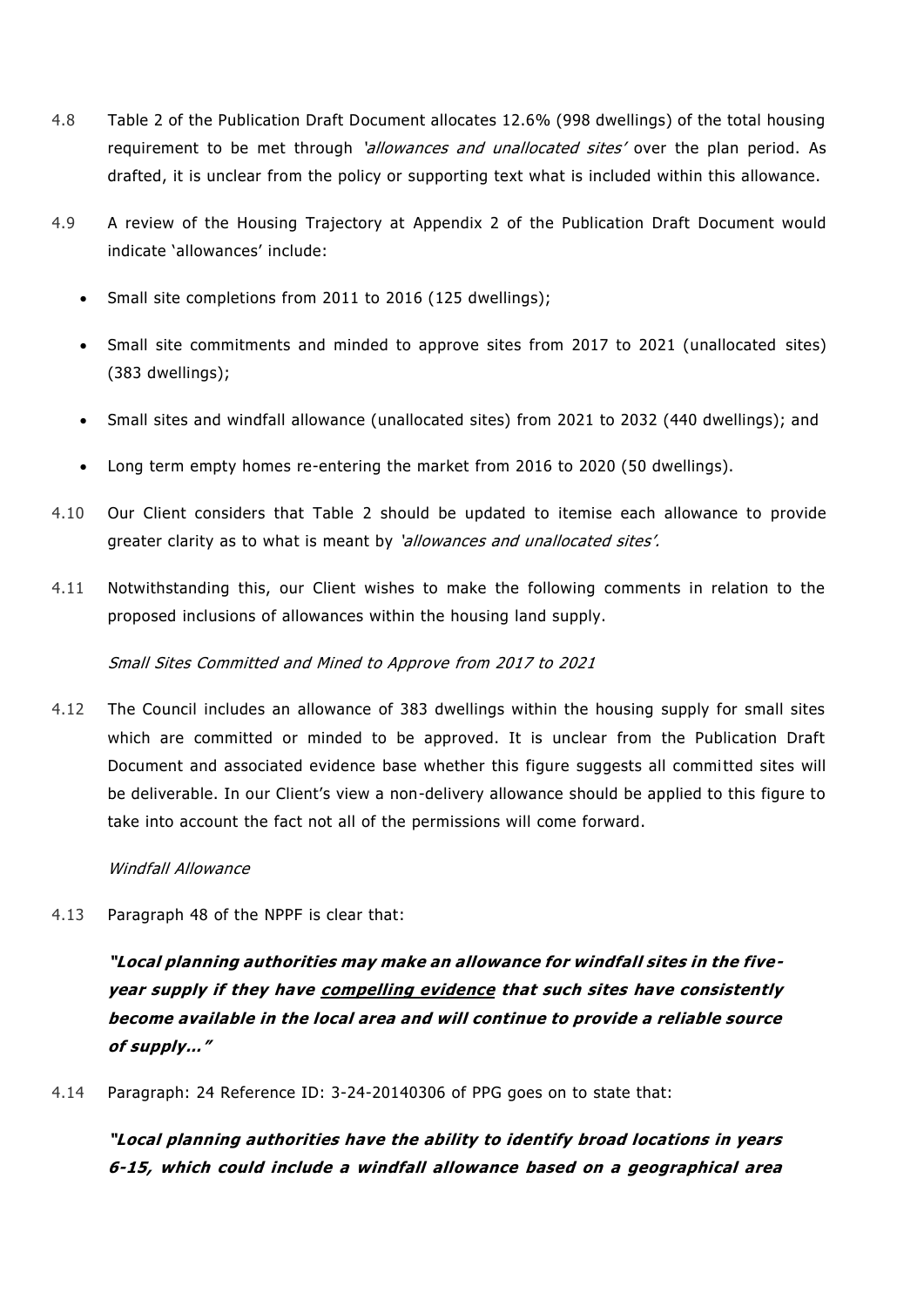# **(using the same criteria as set out in paragraph 48 of the National Planning Policy Framework)."**

- 4.15 Our Client objects to the inclusion of a windfall allowance within the Council's housing land supply as the Council has failed to provide any compelling evidence that such sites have consistently become available in the local area and will continue to provide a reliable source of supply.
- 4.16 Paragraph 10.23 of the Publication Draft Document states a number of small sites and windfall homes may be built over the plan period based on previous small sites and windfall trends. In our Client's view, the adoption of a robustly prepared and up-to-date Local Plan may result in a reduction in the number dwellings coming forward on windfall sites in contrast to past trends. A sufficient supply of housing land will reduce the need for windfall development coming forward during the plan period. The thorough preparation required in adopting the plan will mean that many potential windfall sites will already be known and allocated by the Council.
- 4.17 Failure to deliver against windfall targets will detrimentally impact upon the delivery of the plan and the demonstration of a five year supply of housing land. It is therefore recommended that a cautious approach is adopted and the use of windfall allowance is not used as a mechanism to reduce the numbers of sites allocated within the plan.

# Long-term Empty Homes

- 4.18 The NPPF indicates that local planning authorities should identify and bring back into residential use empty homes and buildings in line with empty homes strategies and, where appropriate, acquire property by compulsory purchase.
- 4.19 PPG goes on to state that any approach to bringing empty homes back into use and counting these against housing need would have to be robustly evidenced by the local planning authority at the independent examination of the draft Local Plan, for example to test the deliverability of the strategy and to avoid double counting (local planning authorities would need to demonstrate that empty homes had not been counted within their existing stock of dwellings when calculating their overall need for additional dwellings in their local plans).
- 4.20 In calculating the housing requirement for Fylde, the Council has applied a vacancy rate of 6.6% to the household projection. As stated in paragraph 10.59 of the Publication Draft Document the Council intends to identify and bring back into use empty housing and buildings in line with local housing and empty homes strategies . Whilst this may be the case, the Council has provided no robust evidence to substantiate this claim. Until such time, the inclusion of reoccupation of empty homes cannot be recognised as a legitimate source of supply in terms of